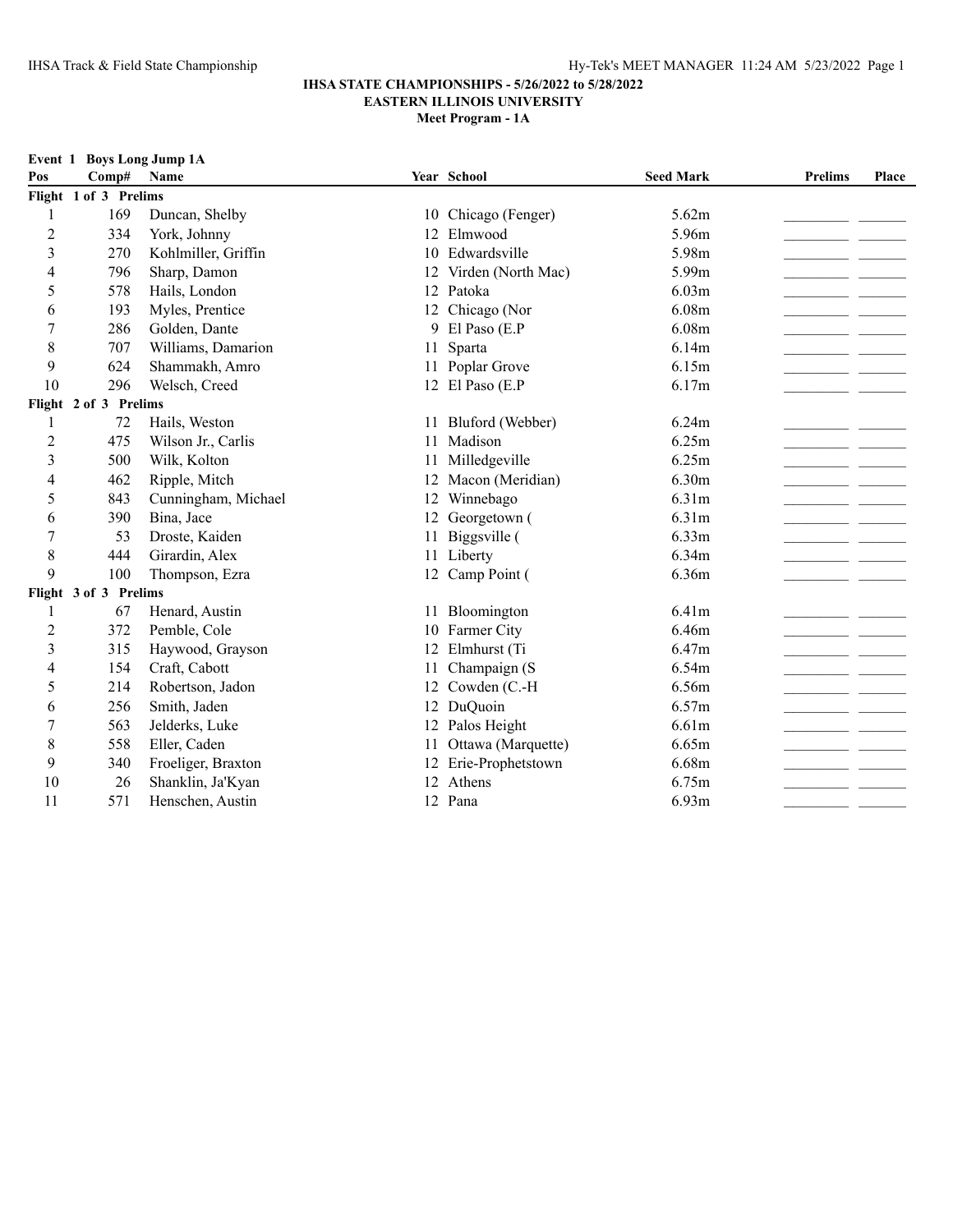|     | <b>Event 2 Boys Pole Vault 1A</b> |                     |     |                       |                   |                |       |
|-----|-----------------------------------|---------------------|-----|-----------------------|-------------------|----------------|-------|
| Pos | Comp#                             | Name                |     | Year School           | <b>Seed Mark</b>  | <b>Prelims</b> | Place |
|     | Flight 1 of 2 Prelims             |                     |     |                       |                   |                |       |
| 1   | 775                               | Foltz, Will         |     | 10 Tuscola            | 3.70m             |                |       |
| 2   | 581                               | Grohler, Cameron    | 12  | Paxton (P.-B          | 3.70m             |                |       |
| 3   | 243                               | Eaton, Jakob        | 11. | DuQuoin               | 3.70m             |                |       |
| 4   | 644                               | Staller, David      | 11  | Robinson              | 3.70m             |                |       |
| 5   | 283                               | Czapar, Marcus      | 9   | El Paso (E.P          | 3.70m             |                |       |
| 6   | 448                               | Hahn, Austin        | 12  | Lisle $(Sr)$          | 3.71 <sub>m</sub> |                |       |
| 7   | 80                                | Dransfeldt, Vander  | 12  | Braidwood (R          | 3.71 <sub>m</sub> |                |       |
| 8   | 849                               | Schaller, Brady     | 11  | Winnebago             | 3.86m             |                |       |
| 9   | 685                               | Beyers, Max         | 12  | Shelbyville           | 3.86m             |                |       |
| 10  | 84                                | Griffith, Owen      | 12  | <b>Byron</b>          | 3.86m             |                |       |
| 11  | 358                               | Standish, Jd        | 12  | Eureka                | 3.90 <sub>m</sub> |                |       |
| 12  | 574                               | Kimbrel, Griffin    |     | 10 Pana               | 4.15m             |                |       |
| 13  | 785                               | Favila, Ivan        | 12  | Urbana (Univ          | 4.15m             |                |       |
| 14  | 34                                | Sharp, Jeffrey      | 11  | Auburn                | 4.19m             |                |       |
| 15  | 480                               | Gentle, Charlie     |     | 10 Maroa (M.-Forsyth) | 4.30m             |                |       |
| 16  | 68                                | Willard, Ridge      |     | 12 Bloomington        | 4.45m             |                |       |
|     | Flight 2 of 2 Prelims             |                     |     |                       |                   |                |       |
| 1   | 187                               | Parr, Wyatt         | 9   | Chicago (Latin)       | 2.87 <sub>m</sub> |                |       |
| 2   | 156                               | Caron, Lannin       | 9   | Chester               | 2.90 <sub>m</sub> |                |       |
| 3   | 175                               | Cahillane, Peter    | 12  | Chicago (Latin)       | 3.17m             |                |       |
| 4   | 38                                | Guilavogui, Patrick | 12  | Beardstown            | 3.23m             |                |       |
| 5   | 787                               | Duplayee, Christian | 11  | Vandalia              | 3.25m             |                |       |
| 6   | 379                               | Morse, Brayden      | 10  | Farmington            | 3.25m             |                |       |
| 7   | 253                               | Nehring, Eli        | 10  | DuQuoin               | 3.25m             |                |       |
| 8   | 278                               | Sager, Max          | 11  | Effingham (S          | 3.25m             |                |       |
| 9   | 697                               | Bernier, Brody      | 11  | Sherrard              | 3.33m             |                |       |
| 10  | 157                               | Cowell, Jacob       | 12  | Chester               | 3.35m             |                |       |
| 11  | 711                               | Savitch, Caleb      | 12  | Spring Valle          | 3.40m             |                |       |
| 12  | 724                               | Schmitz, Charlie    | 9   | St. Joseph (          | 3.55m             |                |       |
| 13  | 106                               | Gilpin, Mason       | 9   | Carlinville           | 3.60 <sub>m</sub> |                |       |
| 14  | 680                               | Terry, Charlie      | 11  | Rushville (R          | 3.66m             |                |       |
| 15  | 341                               | Holldorf, Parker    | 11  | Erie-Prophetstown     | 3.70m             |                |       |
| 16  | 756                               | Steiner, Caleb      |     | 12 Tremont            | 3.70m             |                |       |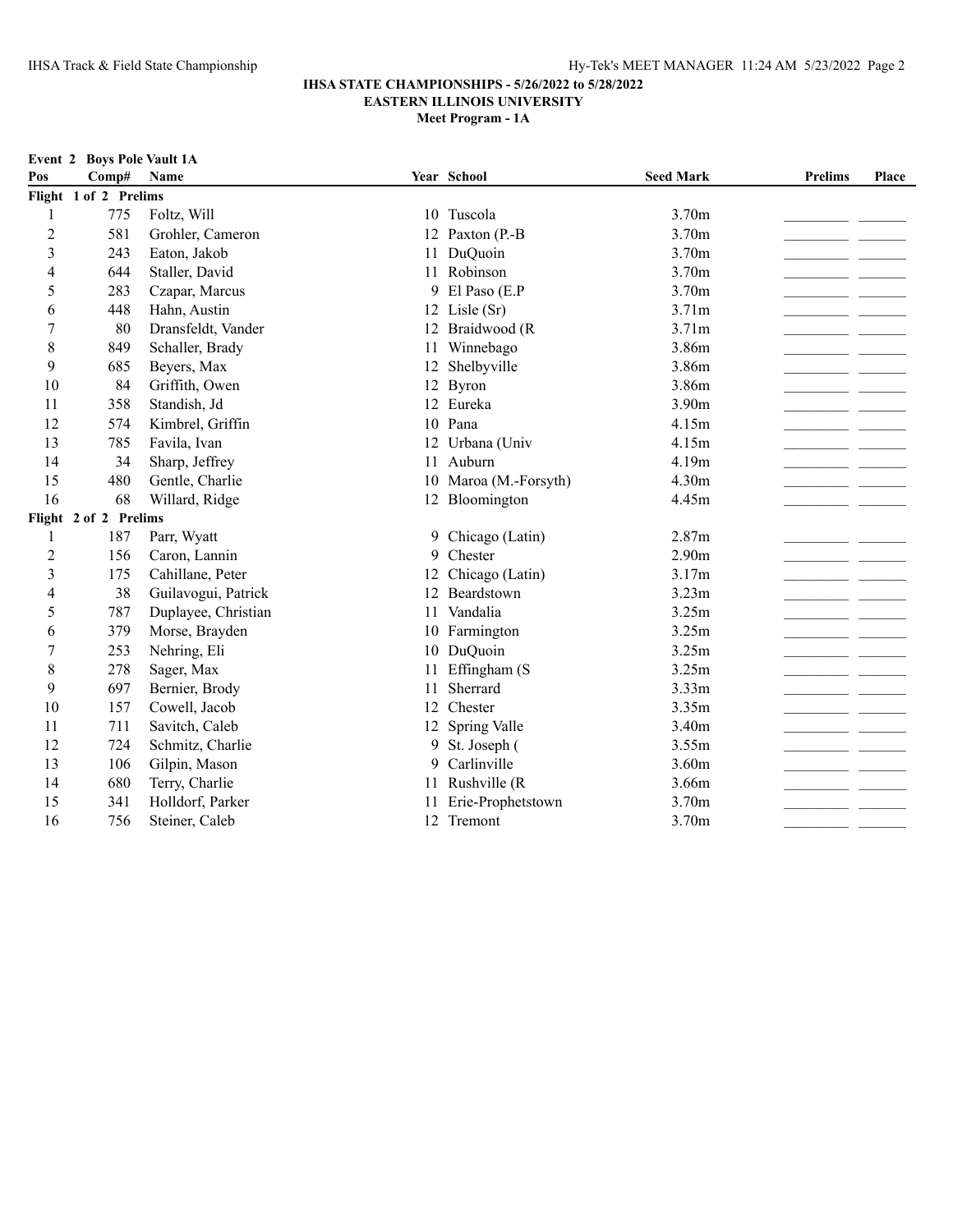|                | Event 3 Boys High Jump 1A |                  |    |                       |                   |                |       |
|----------------|---------------------------|------------------|----|-----------------------|-------------------|----------------|-------|
| Pos            | Comp#                     | Name             |    | Year School           | <b>Seed Mark</b>  | <b>Prelims</b> | Place |
|                | Flight 1 of 2 Prelims     |                  |    |                       |                   |                |       |
| 1              | 11                        | Roedl, Ben       |    | 9 Altamont            | 1.85m             |                |       |
| $\overline{c}$ | 25                        | Lindsay, Brian   |    | 12 Athens             | 1.90m             |                |       |
| 3              | 683                       | Oleson, Colton   |    | 12 Shabbona (In       | 1.90m             |                |       |
| 4              | 796                       | Sharp, Damon     |    | 12 Virden (North Mac) | 1.90m             |                |       |
| 5              | 514                       | Woods, Caleb     |    | 12 Moweaqua (Ce       | 1.90m             |                |       |
| 6              | 461                       | Hurelbrink, Drew |    | 12 Macon (Meridian)   | 1.90 <sub>m</sub> |                |       |
| 7              | 99                        | Stotts, Sterling |    | 12 Camp Point (       | 1.90 <sub>m</sub> |                |       |
| 8              | 642                       | Gilmore, Noah    |    | 10 Robinson           | 1.91 <sub>m</sub> |                |       |
| 9              | 2                         | Coulter, Trenton |    | 12 Aledo (Merce       | 1.91 <sub>m</sub> |                |       |
| 10             | 386                       | Beltran, Matthew |    | 12 Forreston          | 1.91m             |                |       |
| 11             | 788                       | Webb, Landon     | 11 | Vienna                | 1.93m             |                |       |
| 12             | 16                        | Edwards, Beau    |    | 12 Arcola             | 1.95m             |                |       |
| 13             | 525                       | Copeland, Ethan  |    | 12 New Berlin         | 1.95m             |                |       |
| 14             | 450                       | Crow, Cameron    |    | 12 Litchfield         | 1.95m             |                |       |
| 15             | 391                       | Lewsader, Karson |    | 12 Georgetown (       | 1.95m             |                |       |
| 16             | 800                       | Sarver, Jake     |    | 12 Warrensburg        | 1.98m             |                |       |
| 17             | 214                       | Robertson, Jadon |    | 12 Cowden (C.-H       | 2.00 <sub>m</sub> |                |       |
| 18             | 712                       | Kooi, Mason      |    | 11 Springfield        | 2.00 <sub>m</sub> |                |       |
|                | Flight 2 of 2 Prelims     |                  |    |                       |                   |                |       |
| 1              | 170                       | Gibson, Treshaun |    | 12 Chicago (Harlan)   | 1.62m             |                |       |
| $\overline{c}$ | 188                       | Ball, Joshua     |    | 10 Chicago (Leo)      | 1.62m             |                |       |
| 3              | 360                       | Wiegand, Lance   |    | 9 Eureka              | 1.75m             |                |       |
| 4              | 293                       | Neal, Drew       |    | 10 El Paso (E.P       | 1.75m             |                |       |
| 5              | 821                       | Domin, Ryan      |    | 12 Westmont           | 1.80m             |                |       |
| 6              | 346                       | Bresner, Pete    |    | 10 Eureka             | 1.80m             |                |       |
| 7              | 313                       | Walsh, AJ        |    | 11 Elmhurst (IC       | 1.83m             |                |       |
| $\,$ 8 $\,$    | 122                       | Deitrich, Nolan  |    | 11 Carthage (Il       | 1.85m             |                |       |
| 9              | 640                       | Howard, Brayden  |    | 10 Red Bud            | 1.85m             |                |       |
| 10             | 624                       | Shammakh, Amro   |    | 11 Poplar Grove       | 1.85m             |                |       |
| 11             | 152                       | Young, Chance    |    | 10 Cerro Gordo-Bement | 1.85m             |                |       |
| 12             | 86                        | Potter, Evan     |    | 12 Byron              | 1.85m             |                |       |
| 13             | 380                       | Morse, Logan     |    | 11 Farmington         | 1.85m             |                |       |
| 14             | 520                       | Perry, Dontye    |    | 12 Neoga              | 1.85m             |                |       |
| 15             | 590                       | Lawler, Duncan   |    | 12 Peru (St. Bede)    | 1.85m             |                |       |
| 16             | 368                       | Bliss, Trent     |    | 10 Fairfield          | 1.85m             |                |       |
| 17             | 408                       | Moore, Connor    |    | 12 Heyworth           | 1.85m             |                |       |
| 18             | 41                        | Mafhina, Jeremy  |    | 12 Beardstown         | 1.85m             |                |       |
| 19             | 498                       | Wells, Spencer   |    | 12 Milford            | 1.85m             |                |       |
| 20             | 479                       | Franzen, Egan    |    | 12 Maroa (M.-Forsyth) | 1.85m             |                |       |
| 21             | 554                       | Jansen, Joseph   |    | 11 Okawville          | 1.85m             |                |       |
| 22             | 338                       | Cobo, Trevor     |    | 12 Erie-Prophetstown  | 1.85m             |                |       |
| 23             | 620                       | Powell, Zach     |    | 11 Pleasant Plains    | 1.85m             |                |       |
| 24             | 159                       | Steele, Gabriel  |    | 10 Chester            | 1.85m             |                |       |
| 25             | 818                       | Colwell, Brayden |    | 12 Waverly            | 1.85m             |                |       |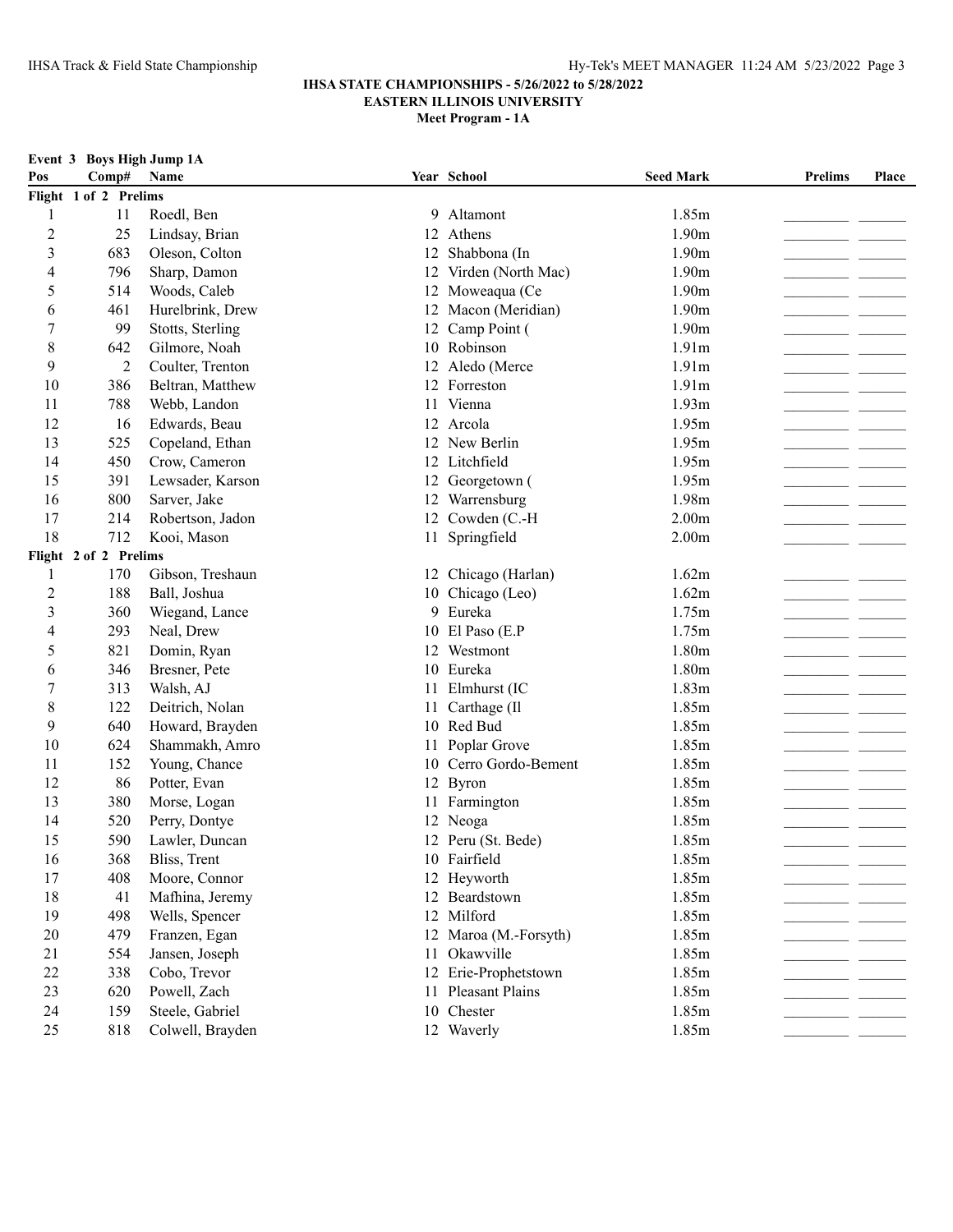**Meet Program - 1A**

**Event 4 Boys Shot Put 1A**<br>Pos Comn# Name

| Pos            | Comp#                 | Name              |    | Year School           | <b>Seed Mark</b> | <b>Prelims</b> | Place |
|----------------|-----------------------|-------------------|----|-----------------------|------------------|----------------|-------|
|                | Flight 1 of 3 Prelims |                   |    |                       |                  |                |       |
|                | 706                   | Sheldon, Colin    |    | 12 Sparta             | 12.86m           |                |       |
| $\overline{c}$ | 515                   | Beaty, Vincent    |    | 11 Nashville          | 12.94m           |                |       |
| 3              | 503                   | Gaye, Joshua      |    | 12 Mooseheart         | 13.19m           |                |       |
| 4              | 405                   | Feather, Nick     |    | 10 Heyworth           | 13.28m           |                |       |
| 5              | 675                   | Clark, Afton      |    | 11 Rushville (R       | 13.33m           |                |       |
| 6              | 388                   | Damhoff, Braiden  |    | 11 Fulton             | 13.35m           |                |       |
| 7              | 443                   | Gimm, Tanner      |    | 10 Liberty            | 13.47m           |                |       |
| 8              | 247                   | Harsy, Henry      |    | 10 DuQuoin            | 13.60m           |                |       |
| 9              | 373                   | Schumacher, Matt  |    | 10 Farmer City        | 13.62m           |                |       |
| 10             | 629                   | Richmond, Reece   |    | 12 Port Byron (       | 13.80m           |                |       |
|                | Flight 2 of 3 Prelims |                   |    |                       |                  |                |       |
| 1              | 401                   | Keinath, Connor   |    | 10 Henry (H.-Se       | 13.93m           |                |       |
| $\overline{2}$ | 447                   | Farrell, Chris    |    | 11 Lisle (Sr)         | 13.93m           |                |       |
| 3              | 163                   | McClain, Davarey  |    | 12 Chicago (C.        | 14.07m           |                |       |
| 4              | 757                   | Williams, Shamar  |    | 12 Tremont            | 14.09m           |                |       |
| 5              | 189                   | Wilson, Jakobi    |    | 12 Chicago (Leo)      | 14.18m           |                |       |
| 6              | 17                    | Myers, Mitchel    |    | 11 Arcola             | 14.20m           |                |       |
| 7              | 397                   | Alvey, Hank       |    | 10 Glasford (Il       | 14.31m           |                |       |
| 8              | 202                   | Mazur, Peyton     |    | 12 Christopher        | 14.63m           |                |       |
| 9              | 412                   | Wells, Magnus     |    | 12 Hillsboro          | 14.71m           |                |       |
| 10             | 387                   | Kobler, Johnny    |    | 11 Forreston          | 14.73m           |                |       |
| 11             | 393                   | Miguel, Markus    |    | 12 Gibson City        | 14.74m           |                |       |
|                | Flight 3 of 3 Prelims |                   |    |                       |                  |                |       |
| 1              | 556                   | Dominguez, Daniel |    | 12 Oregon             | 14.77m           |                |       |
| $\overline{c}$ | 428                   | Dunker, Gage      |    | 10 Lena (L.-Winslow)  | 14.91m           |                |       |
| 3              | 584                   | Milbrath, Grant   |    | 12 Pecatonica         | 15.09m           |                |       |
| 4              | 547                   | Wickham, Jacob    |    | 11 Newton             | 15.11m           |                |       |
| 5              | 113                   | Robinson, Colton  |    | 12 Carlinville        | 15.21m           |                |       |
| 6              | 396                   | Leonard, Clayton  |    | 12 Gilman (Iroq       | 15.27m           |                |       |
| 7              | 755                   | Orwig, Blake      |    | 12 Toulon (Star       | 15.88m           |                |       |
| 8              | 140                   | Taylor, Garrett   |    | 11 Catlin (Salt Fork) | 16.53m           |                |       |
| 9              | 33                    | Rollins, Jacob    |    | 12 Auburn             | 17.05m           |                |       |
| 10             | 771                   | Boyd, Chris       | 11 | Tuscola               | 17.60m           |                |       |
| 11             | 213                   | Lucas, Daniel     |    | 12 Cowden (C.-H       | 18.41m           |                |       |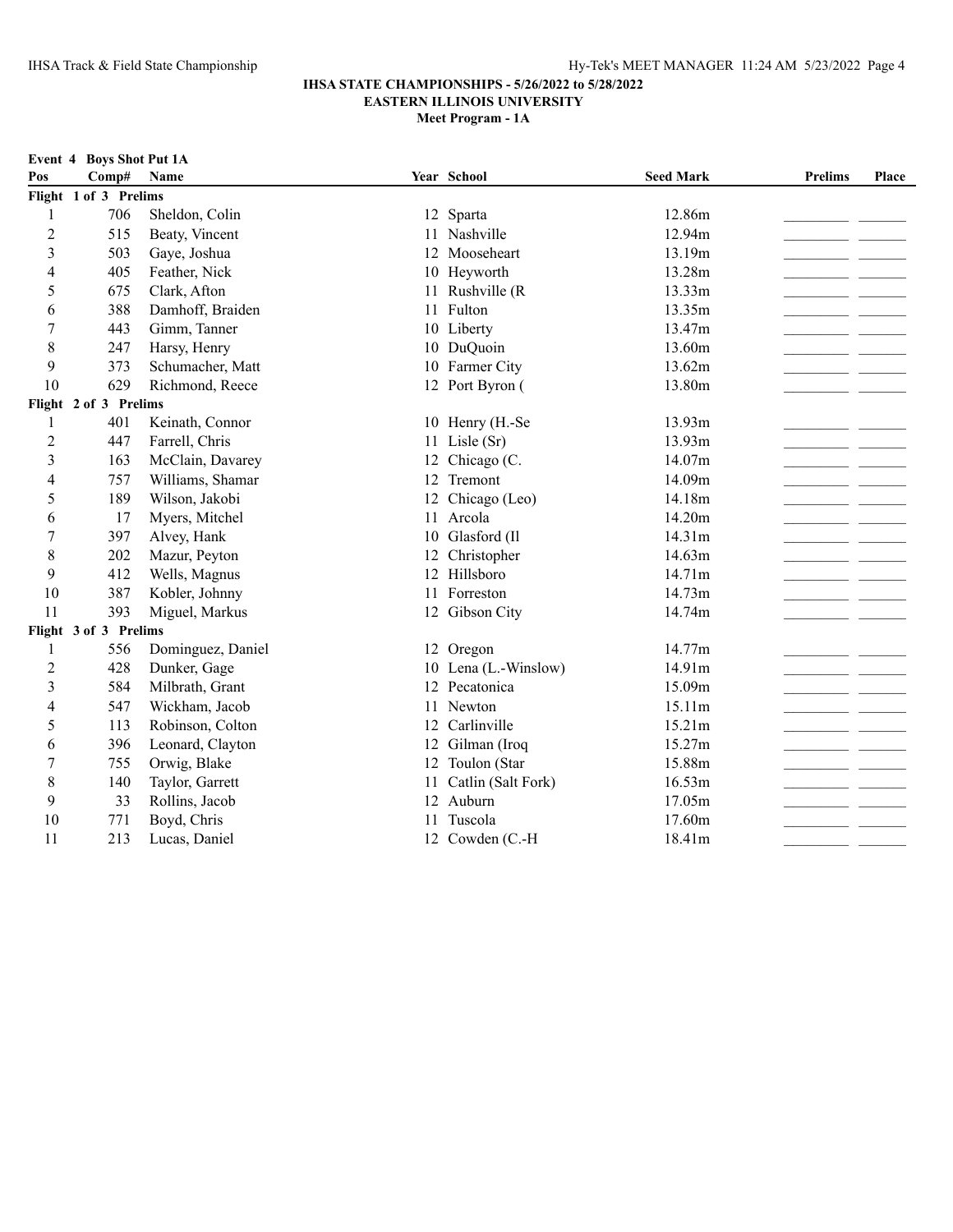**Meet Program - 1A**

|                | Event 5 Boys Triple Jump 1A |                    |    |                       |                  |                |       |
|----------------|-----------------------------|--------------------|----|-----------------------|------------------|----------------|-------|
| Pos            | Comp#                       | Name               |    | Year School           | <b>Seed Mark</b> | <b>Prelims</b> | Place |
|                | Flight 1 of 3 Prelims       |                    |    |                       |                  |                |       |
| 1              | 188                         | Ball, Joshua       |    | 10 Chicago (Leo)      | 11.60m           |                |       |
| $\overline{c}$ | 643                         | McGahey, Colby     | 11 | Robinson              | 11.88m           |                |       |
| $\overline{3}$ | 471                         | Roby, Jhyran       | 11 | Madison               | 12.05m           |                |       |
| $\overline{4}$ | 642                         | Gilmore, Noah      |    | 10 Robinson           | 12.21m           |                |       |
| 5              | 162                         | Mallete, Judah     |    | Chicago (C.           | 12.21m           |                |       |
| 6              | 371                         | Todd, Gabe         | 11 | Fairfield             | 12.25m           |                |       |
| 7              | 451                         | Powell, Keenan     |    | 10 Litchfield         | 12.27m           |                |       |
| 8              | 383                         | McDaniel, Austin   |    | 12 Fithian (Oakwood)  | 12.31m           |                |       |
| 9              | 707                         | Williams, Damarion |    | 11 Sparta             | 12.36m           |                |       |
| 10             | 712                         | Kooi, Mason        |    | 11 Springfield        | 12.40m           |                |       |
|                | Flight 2 of 3 Prelims       |                    |    |                       |                  |                |       |
| 1              | 289                         | Kerner, Joe        |    | 12 El Paso (E.P       | 12.43m           |                |       |
| $\overline{2}$ | 400                         | Beaver, Elijah     |    | 9 Goreville           | 12.44m           |                |       |
| 3              | 349                         | Gold, Carson       |    | 11 Eureka             | 12.47m           |                |       |
| 4              | 449                         | Rosenberg, Casey   |    | 11 Lisle (Sr)         | 12.48m           |                |       |
| 5              | 559                         | Boersma, Caden     |    | 9 Palos Height        | 12.50m           |                |       |
| 6              | 626                         | Leighty, William   |    | 11 Port Byron (       | 12.55m           |                |       |
| 7              | 389                         | Pessman, Daken     |    | 11 Fulton             | 12.55m           |                |       |
| 8              | 91                          | Gotthardt, Aaron   |    | 12 Cambridge          | 12.57m           |                |       |
| 9              | 839                         | Turner, Connar     | 10 | Winchester            | 12.58m           |                |       |
| 10             | 25                          | Lindsay, Brian     |    | 12 Athens             | 12.59m           |                |       |
|                | Flight 3 of 3 Prelims       |                    |    |                       |                  |                |       |
| 1              | 133                         | Diaz, Dylan        |    | 11 Catlin (Salt Fork) | 12.61m           |                |       |
| $\overline{2}$ | 754                         | Newton, Keagan     | 12 | Toulon (Star          | 12.63m           |                |       |
| $\mathfrak{Z}$ | 654                         | Dent, Vontez       | 10 | Rockford (Lu          | 12.72m           |                |       |
| 4              | 710                         | Bosi, Zack         |    | 12 Spring Valle       | 12.74m           |                |       |
| 5              | 481                         | Guo, Harrison      | 11 | Maroa (M.-Forsyth)    | 12.76m           |                |       |
| 6              | 153                         | Okeke, Daryl       | 11 | Champaign (J          | 12.78m           |                |       |
| 7              | 100                         | Thompson, Ezra     | 12 | Camp Point (          | 12.85m           |                |       |
| 8              | 514                         | Woods, Caleb       |    | 12 Moweaqua (Ce       | 12.88m           |                |       |
| 9              | 585                         | Milbrath, Max      | 10 | Pecatonica            | 12.95m           |                |       |
| 10             | 800                         | Sarver, Jake       |    | 12 Warrensburg        | 13.08m           |                |       |

# 665 Santana, Adam 12 Rockford (R. 13.35m\_\_\_\_\_\_\_\_\_\_\_\_\_\_\_\_\_\_\_\_\_\_ \_\_\_\_\_\_\_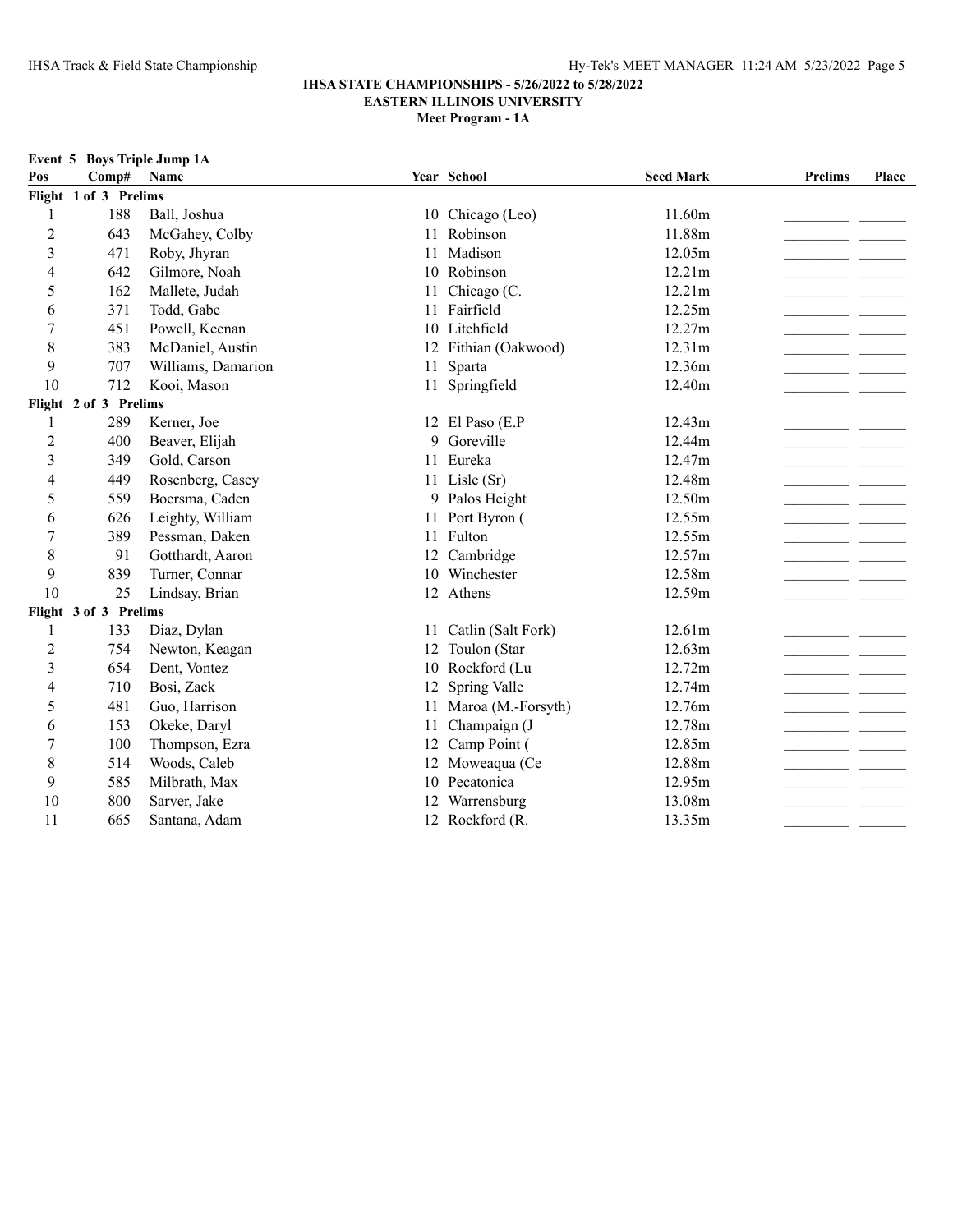**Meet Program - 1A**

|                |                       | <b>Event 6 Boys Discus Throw 1A</b> |    |                      |                  |                |       |
|----------------|-----------------------|-------------------------------------|----|----------------------|------------------|----------------|-------|
| Pos            | Comp#                 | Name                                |    | Year School          | <b>Seed Mark</b> | <b>Prelims</b> | Place |
|                | Flight 1 of 3 Prelims |                                     |    |                      |                  |                |       |
| $\mathbf{1}$   | 168                   | Walker, Patrick                     |    | 11 Chicago (Chr      | 33.62m           |                |       |
| $\overline{c}$ | 189                   | Wilson, Jakobi                      | 12 | Chicago (Leo)        | 37.74m           |                |       |
| $\mathfrak{Z}$ | 516                   | Blumhorst, John                     |    | 10 Nashville         | 38.20m           |                |       |
| 4              | 40                    | Juarez, Harry                       |    | 12 Beardstown        | 39.66m           |                |       |
| 5              | 518                   | Hoepker, Saxton                     | 12 | Nashville            | 39.94m           |                |       |
| 6              | 681                   | Thomas, Carter                      |    | 10 Seneca            | 39.97m           |                |       |
| 7              | 43                    | Kettman, Hayden                     |    | 10 Beecher           | 40.52m           |                |       |
| 8              | 675                   | Clark, Afton                        | 11 | Rushville (R         | 40.79m           |                |       |
| 9              | 247                   | Harsy, Henry                        |    | 10 DuQuoin           | 40.95m           |                |       |
| 10             | 502                   | Dutton, Jacob                       |    | 12 Monmouth (United) | 41.09m           |                |       |
| 11             | 369                   | Dagg, Konnor                        | 12 | Fairfield            | 41.18m           |                |       |
| 12             | 835                   | Layman, Walt                        |    | 11 Williamsville     | 41.30m           |                |       |
|                | Flight 2 of 3 Prelims |                                     |    |                      |                  |                |       |
| 1              | 751                   | Myers, Vaughn                       | 11 | Taylor Ridge         | 42.24m           |                |       |
| $\overline{c}$ | 412                   | Wells, Magnus                       |    | 12 Hillsboro         | 43.01m           |                |       |
| 3              | $\mathbf{1}$          | Cheline, Jared                      |    | 12 Aledo (Merce      | 43.13m           |                |       |
| 4              | 752                   | Zarlatanes, Alex                    | 10 | Taylor Ridge         | 43.16m           |                |       |
| 5              | 771                   | Boyd, Chris                         |    | 11 Tuscola           | 43.35m           |                |       |
| 6              | 396                   | Leonard, Clayton                    |    | 12 Gilman (Iroq      | 43.98m           |                |       |
| 7              | 134                   | Jessup, Ben                         | 11 | Catlin (Salt Fork)   | 43.99m           |                |       |
| 8              | 347                   | Evans, Andon                        |    | 12 Eureka            | 44.31m           |                |       |
| 9              | 583                   | Anderson, Jake                      |    | 12 Pecatonica        | 44.47m           |                |       |
| 10             | 664                   | Rosche, Camden                      | 11 | Rockford (R.         | 44.54m           |                |       |
| 11             | 397                   | Alvey, Hank                         |    | 10 Glasford (Il      | 44.55m           |                |       |
| 12             | 442                   | Stabenow, Ross                      |    | 12 Lena (L.-Winslow) | 44.59m           |                |       |
|                | Flight 3 of 3 Prelims |                                     |    |                      |                  |                |       |
| $\mathbf{1}$   | 556                   | Dominguez, Daniel                   |    | 12 Oregon            | 45.34m           |                |       |
| $\overline{2}$ | 844                   | DiPiazza, Jakob                     | 12 | Winnebago            | 45.45m           |                |       |
| 3              | 7                     | Kollmann, Eric                      | 11 | Altamont             | 46.06m           |                |       |
| 4              | 584                   | Milbrath, Grant                     |    | 12 Pecatonica        | 46.32m           |                |       |
| 5              | 213                   | Lucas, Daniel                       |    | 12 Cowden (C.-H      | 46.87m           |                |       |
| 6              | 405                   | Feather, Nick                       |    | 10 Heyworth          | 47.05m           |                |       |
| $\sqrt{ }$     | 17                    | Myers, Mitchel                      |    | 11 Arcola            | 47.95m           |                |       |
| 8              | 384                   | Cooper, Phoenix                     |    | 12 Flanagan (F.      | 48.46m           |                |       |
| 9              | 395                   | Leonard, Cannon                     | 11 | Gilman (Iroq         | 48.46m           |                |       |
| 10             | 547                   | Wickham, Jacob                      |    | 11 Newton            | 48.47m           |                |       |
| 11             | 140                   | Taylor, Garrett                     | 11 | Catlin (Salt Fork)   | 48.65m           |                |       |
| 12             | 33                    | Rollins, Jacob                      |    | 12 Auburn            | 49.49m           |                |       |

13 727 Trimble, Brock 10 St. Joseph ( 50.35m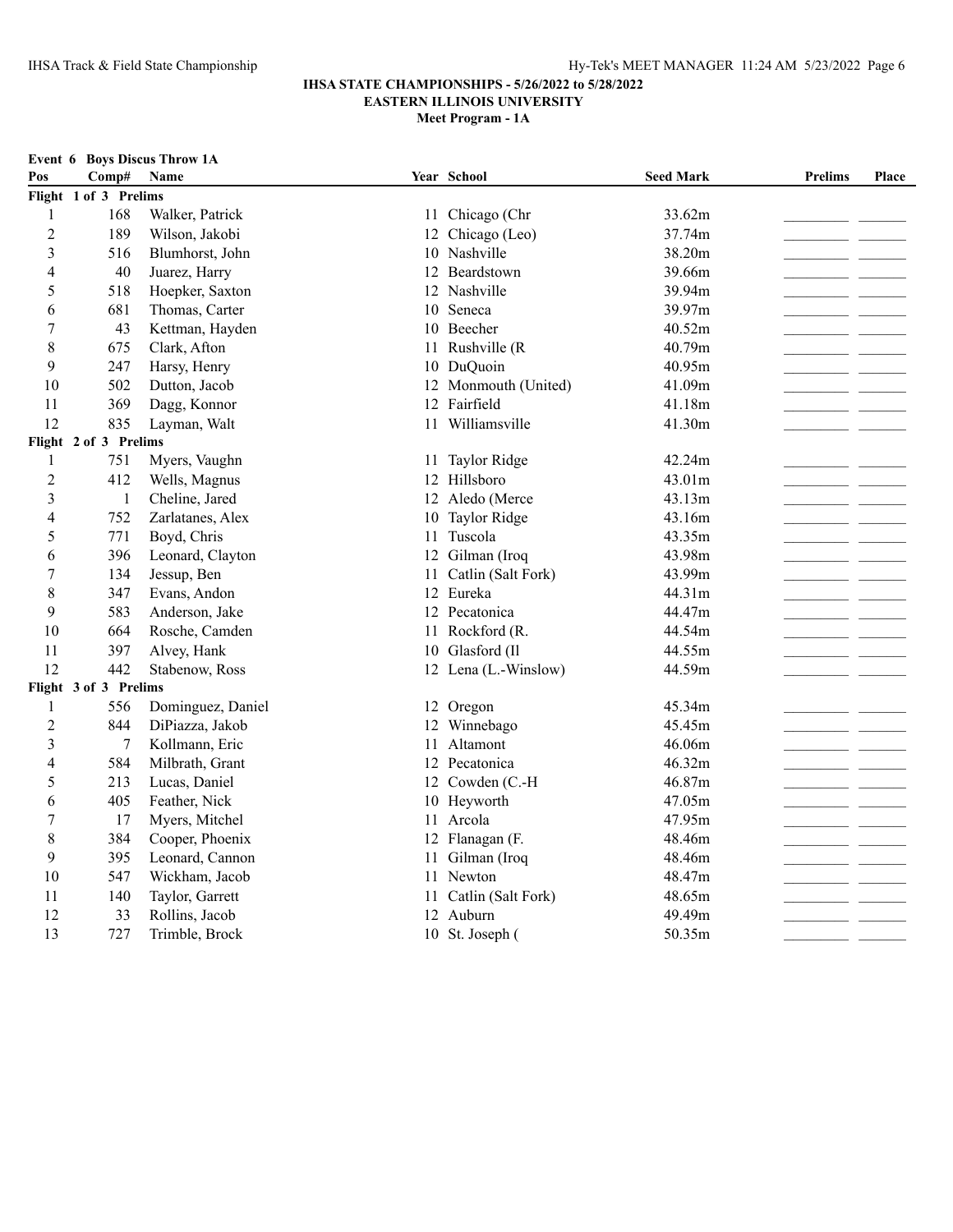| Event 7 Boys 4x800 Meter Relay 1A |  |  |  |  |  |  |
|-----------------------------------|--|--|--|--|--|--|
|-----------------------------------|--|--|--|--|--|--|

| Lane           | Comp#<br><b>Team</b>         |                               | Relay                          | <b>Seed Time</b>             | <b>Prelim Time</b> | Place |
|----------------|------------------------------|-------------------------------|--------------------------------|------------------------------|--------------------|-------|
|                | Heat 1 of 3 Prelims          |                               |                                |                              |                    |       |
| $\mathbf{1}$   | Tuscola                      |                               |                                | 8:19.94                      |                    |       |
|                | 1) #770 Barrett, Jackson 10  | 2) #781 Nolan, Riley 12       | 3) #784 Wallace, Logan 12      | 4) #779 Hortin, Josiah 10    |                    |       |
| $\overline{c}$ | Shelbyville                  |                               |                                | 8:22.51                      |                    |       |
|                | 1) #696 Stokes, Lucus 12     | 2) #694 Miller, Calvin 11     | 3) #688 Fisher, Aydan 10       | 4) #684 Beck, Breyton 12     |                    |       |
| 3              | Newton                       |                               |                                | 8:27.13                      |                    |       |
|                | 1) #541 Mahaffey, Owen 11    | 2) #545 Shamhart, Nick 11     | 3) #546 Weber, Luke 10         | 4) #550 Zavala, Luis 11      |                    |       |
| $\overline{4}$ | Belleville (Althoff Catholic |                               |                                | 8:36.29                      |                    |       |
|                | 1) #47 Bradley, Daniel 12    | 2) #48 Clemons, Ravonne 11    | 3) #49 Hiller, Jack 12         | 4) #51 Riley, Connor 12      |                    |       |
| 5              |                              | Warsaw (Hamilton-West Hancoc  |                                | 8:42.79                      |                    |       |
|                | 1) #808 Stout, Noah 12       | 2) #801 Althar, Quentin 10    | 3) #805 Quinlan, Parker 10     | 4) #804 Meugge, Kendall 12   |                    |       |
| 6              | Carthage (Illini West)       |                               |                                | 8:48.72                      |                    |       |
|                | 1) #121 Anders, Trayton 12   | 2) #127 Manzo, Nick 12        | 3) #124 Kirkham, Cole 12       | 4) #128 McDowell, Matt 12    |                    |       |
| 7              | Mackinaw (Deer Creek-M.)     |                               |                                | 8:49.79                      |                    |       |
|                | 1) #454 Knowles, Colton 12   | $2)$ #458 Scroggs, William 10 | 3) #457 Scaff, Isaac 10        | 4) #453 Albritton, Tyce 10   |                    |       |
| 8              | Winnetka (North Shore Countr |                               |                                | 8:56.33                      |                    |       |
|                | 1) #855 Hansell, Robert 12   | 2) #858 Keyt, Owen 10         | 3) #864 Thai-Garcia, Aramis 10 | 4) #860 Olvera, Nicholas 12  |                    |       |
| 9              | DuQuoin                      |                               |                                | 9:00.23                      |                    |       |
|                | 1) #245 Gross, Conor 10      | 2) #252 Knapp, Bo 9           | 3) #244 Fred, Jayden 10        | 4) #259 VanZandt, Jaxon 9    |                    |       |
| 10             | Westmont                     |                               |                                | 9:09.42                      |                    |       |
|                | 1) #824 O'Connor, Henry 11   | 2) #827 Sica, Kaleb 10        | 3) #826 Rosland, Tim 11        | 4) #822 Jarlson, Quentin 9   |                    |       |
|                | Heat 2 of 3 Prelims          |                               |                                |                              |                    |       |
| $\mathbf{1}$   | Decatur (St. Teresa)         |                               |                                | 8:16.90                      |                    |       |
|                | 1) #238 Velchek, Martin 11   | 2) #228 Cook, Evan 9          | 3) #235 Kernaghan, Cameron 11  | 4) #234 Kernaghan, Caleb 11  |                    |       |
| $\overline{c}$ | <b>Pleasant Plains</b>       |                               |                                | 8:22.33                      |                    |       |
|                | 1) #612 Dahl, Nathan 11      | 2) #618 Payne, Cole 9         | 3) #614 Flanigan, Riley 12     | 4) #620 Powell, Zach 11      |                    |       |
| 3              | Trenton (Wesclin)            |                               |                                | 8:25.52                      |                    |       |
|                | 1) #769 Weihe, Justin 12     | 2) #762 Gruenke, Cole 11      | 3) #761 Garsnett, Conner 12    | 4) #765 Hill, Gavin 12       |                    |       |
| 4              | Elgin (Harvest Christian Aca |                               |                                | 8:31.38                      |                    |       |
|                | 1) #297 Bernaeyge, Jimmy 10  | $2)$ #300 Lambert, Cannon 12  | 3) #302 Peterson, David 11     | 4) #304 Winkelman, Daniel 11 |                    |       |
| 5              | Eureka                       |                               |                                | 8:42.15                      |                    |       |
|                | 1) #351 Lehman, Carson 10    | 2) #348 Gerber, Gabriel 11    | 3) #355 Rinkenberger, Luke 11  | 4) #345 Bardwell, Charlie 11 |                    |       |
| 6              | Elmwood                      |                               |                                | 8:46.06                      |                    |       |
|                | 1) #332 Williams, Brendan 11 | 2) #330 McKown, Jakoby 12     | 3) #324 Feller, Nick 12        | 4) #327 Hill, Isaiah 10      |                    |       |
| $\tau$         | New Berlin                   |                               |                                | 8:49.74                      |                    |       |
|                | 1) #521 Bandy, Chris 10      | 2) #523 Biesenthal, Robby 11  | 3) #528 Hermes, Ben 11         | 4) #524 Butcher, Reece 12    |                    |       |
| 8              | St. Joseph (S.J.-Ogden)      |                               |                                | 8:53.28                      |                    |       |
|                | 1) #731 Wilson, Spencer $10$ | 2) #721 Mock, Elijah 12       | 3) #722 Mock, Isiah 10         | 4) #717 Mabry, Charlie 12    |                    |       |
| 9              | Bismarck (B.-Henning-Rossvil |                               |                                | 8:59.52                      |                    |       |
|                | 1) #62 Ingram, Ayden $10$    | 2) #57 Gernand, Joshua 11     | 3) #58 Godwin, Eli 10          | 4) #66 Tidwell, Isaiah 11    |                    |       |
| 10             | Effingham (St. Anthony)      |                               |                                | 9:04.02                      |                    |       |
|                | 1) #273 Bucio, Giovanni 11   | 2) #276 Frisbie, Elliott 10   | 3) #272 Braunecker, Aidan 10   | 4) #280 Walsh, Conlan 11     |                    |       |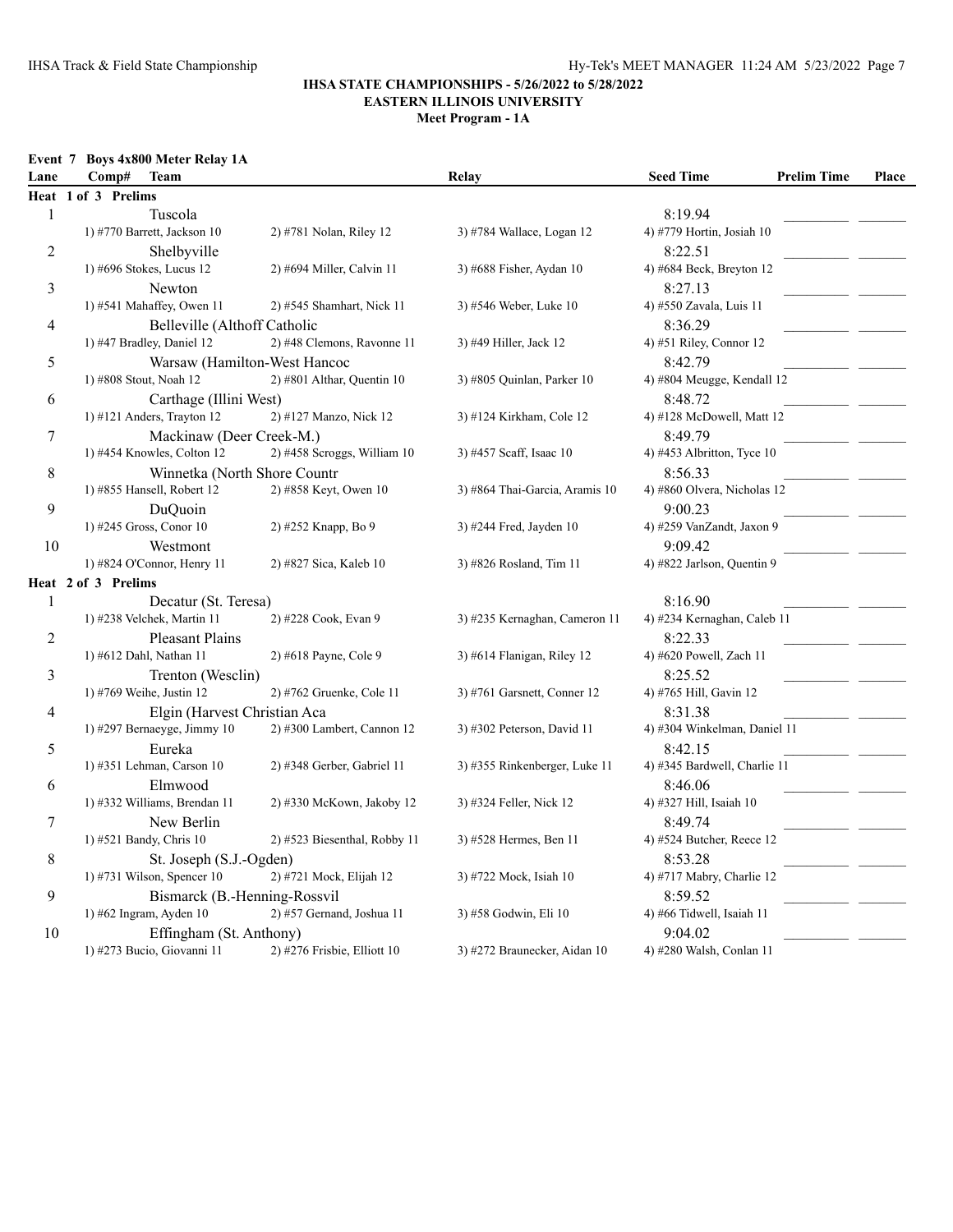**Meet Program - 1A**

# **Heat 3 of 3 Prelims...(Event 7 Boys 4x800 Meter Relay 1A)**

| 1              | Williamsville                    |                               |                              | 8:13.74                     |                    |       |
|----------------|----------------------------------|-------------------------------|------------------------------|-----------------------------|--------------------|-------|
|                | 1) #830 Budinger, Will 12        | 2) #836 Mirabile, Drew 10     | 3) #833 Glasgow, Avery 11    | 4) #829 Bates, Nolan 11     |                    |       |
| 2              | Rockford (R. Christian)          |                               |                              | 8:21.83                     |                    |       |
|                | 1) #670 Walsh, Ethan 12          | 2) #668 Thomas, Jonathan 12   | 3) #660 Elliott, Adison 12   | 4) #667 Sosnowski, Aidan 11 |                    |       |
| 3              | Heyworth                         |                               |                              | 8:22.55                     |                    |       |
|                | 1) #410 Trask, Ethan 11          | 2) #404 Denning, Braden 11    | 3) #403 Dahlhauser, Eli 12   | 4) #407 Maas, Alex 10       |                    |       |
| 4              | Central Catholic (Bloomingto     |                               |                              | 8:31.33                     |                    |       |
|                | 1) #148 Pagan, Josh 11           | 2) #149 Prabhu, Jonathan 10   | 3) #143 Chaon, Boyden 10     | 4) #146 Morgan, Jack 12     |                    |       |
| 5              | Sterling (Newman Central Cat     |                               |                              | 8:40.96                     |                    |       |
|                | 1) #737 Donald, Jacob 12         | 2) #747 Widolff, Wyatt 9      | 3) #745 Simpson, Lucas 10    | 4) #741 Powers, Thomas 12   |                    |       |
| 6              | Chicago (Latin)                  |                               |                              | 8:44.18                     |                    |       |
|                | 1) #174 Ballard, Jackson 11      | 2) #176 Charlie, Steffen 10   | 3) #179 Goodman, Daniel 9    | 4) #178 Gibson, Ben 9       |                    |       |
| $\tau$         | Washburn (Lowpoint-W.)           |                               |                              | 8:49.40                     |                    |       |
|                | 1) #811 Delagrange, Colin 11     | 2) #812 Getz, Luke 12         | 3) #809 Beer, Jackson 9      | 4) #816 Weber, Joel 12      |                    |       |
| 8              | Bluford (Webber)                 |                               |                              | 8:50.72                     |                    |       |
|                | 1) #79 Smith, Chase 11           | 2) #69 Cramer, Jeremiah 12    | 3) #70 Dalby, Jaxon 9        | 4) #73 Hamerski, Seth 12    |                    |       |
| 9              | Rock Island (Alleman)            |                               |                              | 8:59.36                     |                    |       |
|                | 1) #646 Britton, Cameron 12      | 2) #647 Britton, Noah 10      | 3) #650 Milner, Ben 10       | 4) #648 Darrow, Danny 10    |                    |       |
| 10             | Carlinville                      |                               |                              | 9:03.44                     |                    |       |
|                | 1) #103 Dunn, Matt 10            | 2) #114 Roper, Kaney 9        | 3) #118 Truax, Hayden 11     | 4) #110 Meyer, Will 10      |                    |       |
| 11             | Beecher                          |                               |                              | 9:21.98                     |                    |       |
|                | 1) #44 Kraus, Ashton 11          | 2) #42 Gayton, Ryan 11        | 3) #46 Ward, Russell 12      | 4) #45 Ward, Aidan 12       |                    |       |
| Event 8        | <b>Boys 4x100 Meter Relay 1A</b> |                               |                              |                             |                    |       |
| Lane           | Comp#<br>Team                    |                               | Relay                        | <b>Seed Time</b>            | <b>Prelim Time</b> | Place |
|                | Heat 1 of 4 Prelims              |                               |                              |                             |                    |       |
| $\overline{2}$ | Bluford (Webber)                 |                               |                              | 44.62                       |                    |       |
|                | 1) #72 Hails, Weston 11          | 2) #78 Reed, Aidan 11         | 3) #71 Greenwood, Trenton 12 | 4) #76 Marlow, Elijah 11    |                    |       |
| 3              | Rockford (R. Christian)          |                               |                              | 44.31                       |                    |       |
|                | 1) #657 Carlson, Bjorn 11        | 2) #663 Rosado, Niko 12       | 3) #656 Bugarin, Alex 12     | 4) #665 Santana, Adam 12    |                    |       |
| $\overline{4}$ | Carlinville                      |                               |                              | 44.08                       |                    |       |
|                | 1) #119 Yudinsky, Levi 12        | 2) #108 Kessinger, Charlie 12 | 3) #111 Patton, Mason 12     | 4) #116 Siglock, Ethen 12   |                    |       |
| 5              | Catlin (Salt Fork)               |                               |                              | 43.65                       |                    |       |
|                | 1) #141 Vasquez, Brysen 10       | 2) #134 Jessup, Ben 11        | 3) #137 McLain, Ethan 11     | 4) #136 Kirby, Nathan 11    |                    |       |
| 6              | Newton                           |                               |                              | 43.68                       |                    |       |
|                | 1) #535 Baltzell, Dalton 11      | 2) #542 Meinhart, Ben 12      | 3) #549 Wolf, Parker 10      | 4) #543 Schafer, Evan 12    |                    |       |
| 7              | Morrison                         |                               |                              | 44.11                       |                    |       |
|                | 1) #513 Wolf, Brady 12           | $2)$ #508 Dauphin, Thomas 12  | 3) #506 Brainerd, Justice 12 | 4) #504 Anderson, Alex 12   |                    |       |
| 8              | Athens                           |                               |                              | 44.32                       |                    |       |
|                |                                  |                               |                              |                             |                    |       |
|                | 1) #23 Chandler, Jared 12        | 2) #26 Shanklin, Ja'Kyan 12   | 3) #22 Austin, Camden 11     | 4) #24 Hill, Tank 11        |                    |       |
| 9              | Princeville                      |                               |                              | 44.64                       |                    |       |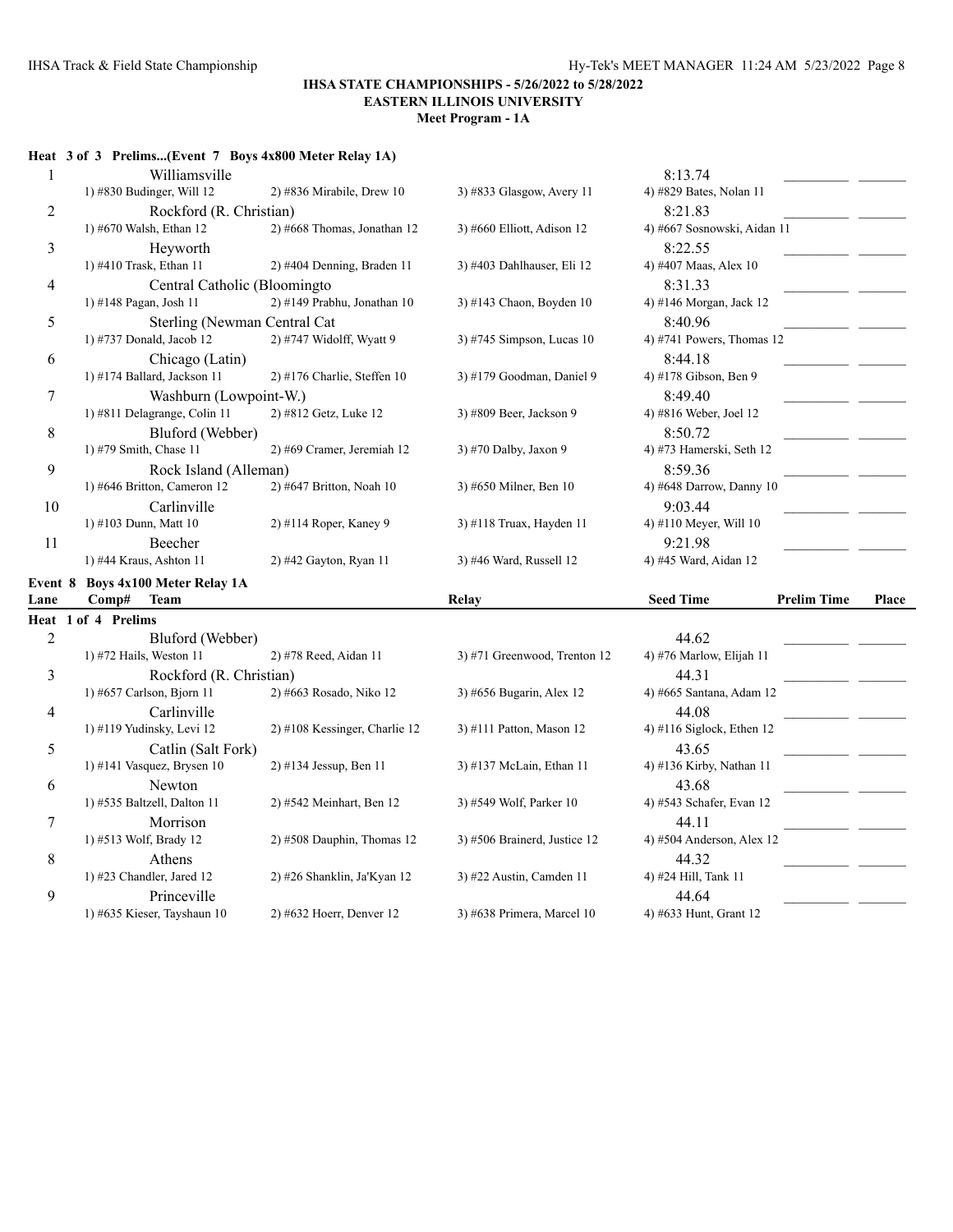**Meet Program - 1A**

# **Heat 2 of 4 Prelims...(Event 8 Boys 4x100 Meter Relay 1A)**

| $\overline{c}$ | Knoxville                      |                              |                                | 44.61                          |
|----------------|--------------------------------|------------------------------|--------------------------------|--------------------------------|
|                | 1) #423 McClay, Kellen 12      | 2) #425 Nolan, Isaac 11      | 3) #426 Young, Oscar 11        | 4) #422 Grice, Lane 12         |
| 3              | Madison                        |                              |                                | 44.29                          |
|                | 1) #469 Kennedy, Alex 9        | 2) #463 Boyd, DeByron 10     | 3) #468 Hayden, Daveon 12      | 4) #475 Wilson Jr., Carlis 11  |
| 4              | El Paso (E.P.-Gridley)         |                              |                                | 44.07                          |
|                | 1) #290 Landrus, Adrian 12     | 2) #284 Dohman, Lane 12      | 3) #295 Stimpert, Reece 12     | 4) #281 Betts, Conner 12       |
| 5              | Lena (L.-Winslow)              |                              |                                | 43.60                          |
|                | 1) #439 Roby, Marey 12         | 2) #429 Flynn, Jace 11       | 3) #434 Klever, Kamron 12      | 4) #436 Pasley, O'mar 10       |
| 6              | Winnebago                      |                              |                                | 43.71                          |
|                | 1) #846 Lightfoot, Owen 12     | 2) #848 Muhammad, Supreme 10 | 3) #850 Trotter-Krahn, Eden 10 | 4) #843 Cunningham, Michael 12 |
| 7              | Kankakee (McNamara)            |                              |                                | 44.12                          |
|                | 1) #420 Wright, Jaydon 10      | 2) #418 Smith, Alan 12       | 3) #415 Munsterman, Sam 10     | 4) #416 Phillips, Tony 10      |
| 8              | Maroa (M.-Forsyth)             |                              |                                | 44.33                          |
|                | 1) #485 Mitchell, Braxton 10   | 2) #478 Flagg, LeBryant 10   | 3) #487 Riser, Aiden 11        | 4) #479 Franzen, Egan 12       |
| 9              | Eureka                         |                              |                                | 44.99                          |
|                | 1) #353 Morin, Jake 11         | 2) #350 Heffren, Tyler 10    | 3) #357 Schoolcraft, Mason 11  | 4) #359 Wiegand, Dakota 11     |
|                | Heat 3 of 4 Prelims            |                              |                                |                                |
| 2              | Chicago (C. Hope Academy)      |                              |                                | 44.56                          |
|                | 1) #163 McClain, Davarey 12    | $2)$ #166 Thomas, Calvin 12  | 3) #165 Ray, Marcus 12         | 4) #167 Williams, Ryan 10      |
| 3              | Elmhurst (IC Catholic)         |                              |                                | 44.26                          |
|                | 1) #309 Hall, Jason 12         | 2) #307 Gibson, Denzell 11   | 3) #311 Parker, KJ 10          | 4) #312 Richardson, Antonio 12 |
| 4              | Camp Point (Central)           |                              |                                | 44.07                          |
|                | 1) #96 Lamanske, Aveory 12     | 2) #98 Schemerhorn, Wyatt 10 | 3) #101 Williams, Garret 12    | 4) #99 Stotts, Sterling 12     |
| 5              | Decatur (St. Teresa)           |                              |                                | 43.58                          |
|                | 1) #232 Hendrix, Brycen 11     | 2) #227 Cook, Denim 12       | 3) #239 Walker, Jeremy 11      | 4) #230 Harper, Christion 11   |
| 6              | Virden (North Mac)             |                              |                                | 43.74                          |
|                | 1) #793 Gause, Jaquan 11       | 2) #789 Bolletto, David 12   | 3) #795 Hogan, Zane 11         | 4) #791 Brown, Kaden 11        |
| 7              | Bismarck (B.-Henning-Rossvil   |                              |                                | 44.12                          |
|                | 1) #61 Hughes, Logan 10        | 2) #55 Cole, Evan 10         | 3) #60 Harper, Rhett 12        | 4) #63 McCool, Murphy 11       |
| 8              | DuQuoin                        |                              |                                | 44.35                          |
|                | 1) #251 Jones, Malik 11        | 2) #256 Smith, Jaden 12      | 3) #246 Hamilton, Jonathan 11  | 4) #249 Johnson, Da'Marion 10  |
| 9              | Altamont                       |                              |                                | 45.13                          |
|                | 1) #9 Moschenrose, Xander 12   | $2)$ #5 Klimpel, Noah 12     | 3) #13 Sloan, Devon 11         | 4) #4 Duncan, Logan 10         |
|                | Heat 4 of 4 Prelims            |                              |                                |                                |
| 1              | Winnetka (North Shore Countr   |                              |                                | 45.60                          |
|                | 1) #852 Connolly, Cole 12      | 2) #857 Jackson, David 10    | 3) #865 Xing, Andrew 12        | 4) #862 Smith, Brian 9         |
| 2              | Pana                           |                              |                                | 44.47                          |
|                | 1) #570 Edwards, Carter 10     | 2) #572 Hicks, Ethan 10      | 3) #569 Beyers, Carter 11      | 4) #571 Henschen, Austin 12    |
| 3              | Dakota                         |                              |                                | 44.26                          |
|                | 1) #218 Foesch, Camden 12      | 2) #217 Dornink, Tug 11      | 3) #216 Arellano, Adrian 11    | 4) #222 Morris, Kaleb 12       |
| 4              | Palos Heights (Chicago Chris   |                              |                                | 44.03                          |
|                | 1) #565 May, Steffon 12        | 2) #566 Oliver, Jeremiah 10  | 3) #568 Tobey, Jon 10          | 4) #563 Jelderks, Luke 12      |
| 5              | <b>Pleasant Plains</b>         |                              |                                | 43.45                          |
|                | 1) #622 Veesenmeyer, Jayden 11 | 2) #609 Carney, Danny 11     | 3) #608 Cain, Nathan 12        | 4) #611 Conn, Tyler 11         |
| 6              | St. Joseph (S.J.-Ogden)        |                              |                                | 43.87                          |
|                | 1) #714 Burch, Tyler 11        | 2) #719 McCorkle, Aidan 11   | 3) #720 Moberg, Aidan 11       | 4) #723 Poulter, Jonathan 12   |
| 7              | Erie-Prophetstown              |                              |                                | 44.23                          |
|                | 1) #337 Carlson, Michael 12    | 2) #338 Cobo, Trevor 12      | 3) #342 Lantz, Ben 12          | 4) #340 Froeliger, Braxton 12  |
| 8              | Pittsfield                     |                              |                                | 44.42                          |
|                | 1) #604 Pherigo, Mason 12      | 2) #605 Poor, Aidan 11       | 3) #603 Petty, J.J. 12         | 4) #601 Ballinger, Marco 12    |
| 9              | Sparta                         |                              |                                | 45.31                          |
|                | 1) #707 Williams, Damarion 11  | 2) #705 Richardson, Arkez 9  | 3) #704 Merideth, Dauntay 12   | 4) #702 Lofton, Torre 11       |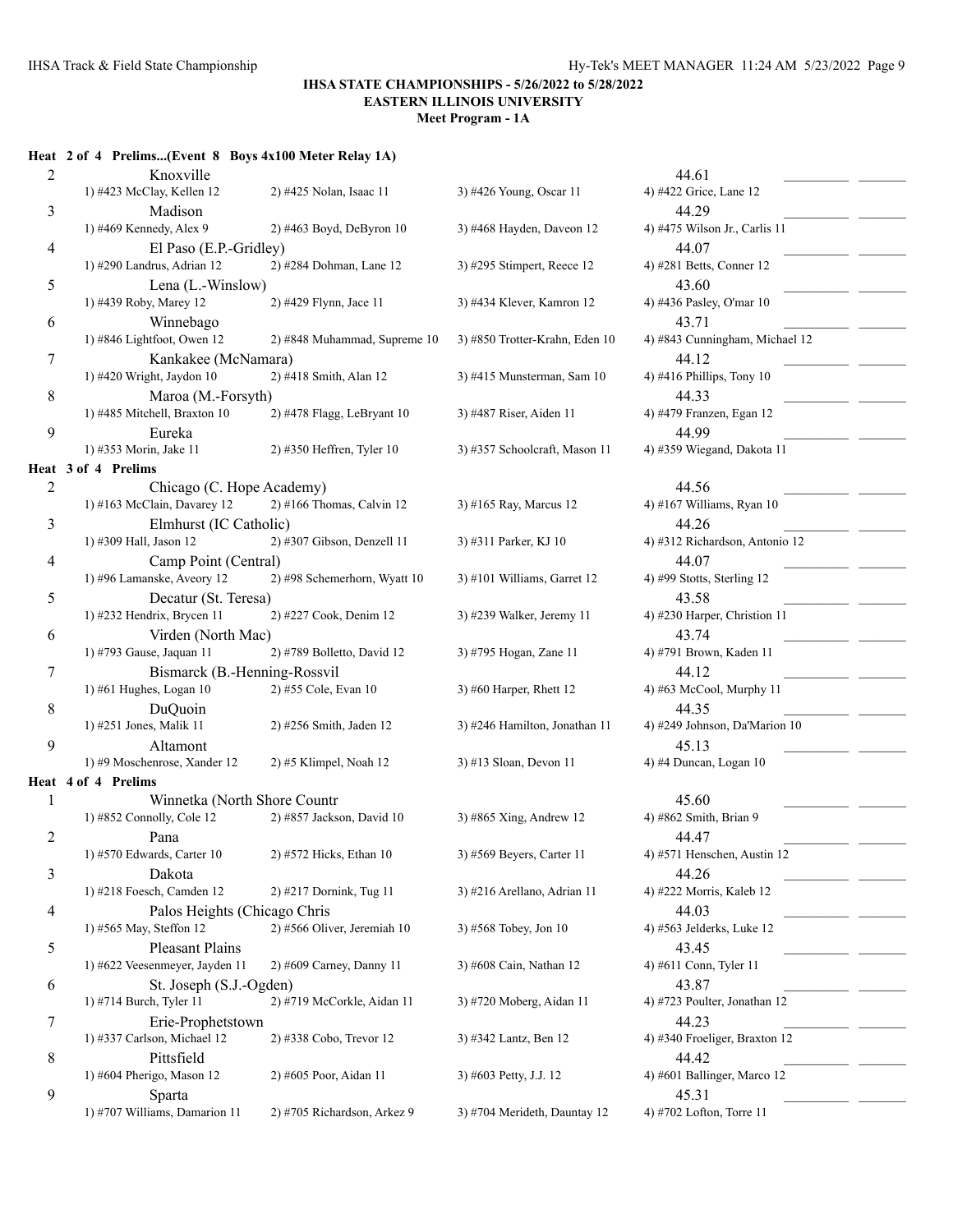### **IHSA STATE CHAMPIONSHIPS - 5/26/2022 to 5/28/2022 EASTERN ILLINOIS UNIVERSITY**

**Meet Program - 1A**

|                |                     | Event 10 Boys 110 Meter Hurdles 1A |    |                      |                  |                    |       |
|----------------|---------------------|------------------------------------|----|----------------------|------------------|--------------------|-------|
| Lane           | Comp#               | Name                               |    | Year School          | <b>Seed Time</b> | <b>Prelim Time</b> | Place |
|                | Heat 1 of 4 Prelims |                                    |    |                      |                  |                    |       |
| $\overline{2}$ | 586                 | Brickner, Kaleb                    |    | 10 Peoria (P. C      | 17.28            |                    |       |
| $\mathfrak{Z}$ | 817                 | Scherff, Owen                      | 12 | Waterloo (Gi         | 16.33            |                    |       |
| 4              | 483                 | Larson, Brady                      | 10 | Maroa (M.-Forsyth)   | 15.76            |                    |       |
| 5              | 31                  | Kern, Jackson                      | 11 | Auburn               | 15.20            |                    |       |
| 6              | 698                 | Bradarich, Noah                    | 12 | Sherrard             | 15.21            |                    |       |
| 7              | 837                 | Ripperda, Colin                    | 11 | Williamsville        | 15.77            |                    |       |
| $\,$ 8 $\,$    | 3                   | Heinrichs, Brecken                 | 11 | Aledo (Merce         | 16.46            |                    |       |
| 9              | 200                 | Phillips, Justin                   | 11 | Chicago (Wolcott)    | 17.32            |                    |       |
|                | Heat 2 of 4 Prelims |                                    |    |                      |                  |                    |       |
| $\overline{2}$ | 474                 | Williams, Jaylene                  |    | 10 Madison           | 17.25            |                    |       |
| 3              | 285                 | Elder, Logan                       | 12 | El Paso (E.P         | 16.27            |                    |       |
| 4              | 608                 | Cain, Nathan                       | 12 | Pleasant Plains      | 15.55            |                    |       |
| 5              | 682                 | Meier, Christian                   | 12 | Shabbona (In         | 15.11            |                    |       |
| 6              | 215                 | Mogged, Bobby                      | 12 | Cullom (Tri-Point)   | 15.40            |                    |       |
| 7              | 383                 | McDaniel, Austin                   |    | 12 Fithian (Oakwood) | 15.90            |                    |       |
| 8              | 676                 | Danner, Christian                  |    | 11 Rushville (R      | 16.67            |                    |       |
| 9              | 557                 | Oriyavong, Kenrick                 |    | 12 Oregon            | 17.54            |                    |       |
|                | Heat 3 of 4 Prelims |                                    |    |                      |                  |                    |       |
| $\overline{c}$ | 171                 | Kasumu, Wasiu                      |    | 11 Chicago (Harlan)  | 17.16            |                    |       |
| 3              | 732                 | Dufrain, Drake                     | 12 | Staunton             | 16.20            |                    |       |
| 4              | 499                 | Johnson, Kacen                     |    | 11 Milledgeville     | 15.52            |                    |       |
| 5              | 136                 | Kirby, Nathan                      | 11 | Catlin (Salt Fork)   | 14.80            |                    |       |
| 6              | 153                 | Okeke, Daryl                       | 11 | Champaign (J         | 15.47            |                    |       |
| 7              | 820                 | Doll, Michael                      |    | 12 Westmont          | 15.99            |                    |       |
| $\,$ 8 $\,$    | 754                 | Newton, Keagan                     |    | 12 Toulon (Star      | 16.74            |                    |       |
| 9              | 248                 | Hugya, Kameron                     |    | 11 DuQuoin           | 17.59            |                    |       |
| Heat           | 4 of 4 Prelims      |                                    |    |                      |                  |                    |       |
| $\overline{c}$ | 536                 | Baltzell, Evan                     |    | 10 Newton            | 16.96            |                    |       |
| 3              | 314                 | Canada, Nathan                     | 11 | Elmhurst (Ti         | 16.19            |                    |       |
| 4              | 701                 | Gabrys, Ethan                      | 12 | Somonauk             | 15.48            |                    |       |
| 5              | 214                 | Robertson, Jadon                   |    | 12 Cowden (C.-H      | 14.49            |                    |       |
| 6              | 695                 | Smith, Gage                        | 11 | Shelbyville          | 15.48            |                    |       |
| $\overline{7}$ | 386                 | Beltran, Matthew                   | 12 | Forreston            | 16.12            |                    |       |
| 8              | 94                  | Hecox, Elijah                      |    | 11 Camp Point (      | 16.81            |                    |       |
| 9              | 201                 | Bevis, Josh                        |    | 12 Christopher       | 17.70            |                    |       |
|                |                     | Event 11 Boys 100 Meter Dash 1A    |    |                      |                  |                    |       |
| Lane           | Comp#               | Name                               |    | Year School          | <b>Seed Time</b> | <b>Prelim Time</b> | Place |
|                | Heat 1 of 5 Prelims |                                    |    |                      |                  |                    |       |
| $\overline{2}$ | 246                 | Hamilton, Jonathan                 |    | 11 DuQuoin           | 11.43            |                    |       |
| $\mathfrak{Z}$ | 543                 | Schafer, Evan                      | 12 | Newton               | 11.33            |                    |       |
| 4              | 683                 | Oleson, Colton                     | 12 | Shabbona (In         | 11.24            |                    |       |
| 5              | 173                 | Boahene, Joshua                    | 10 | Chicago (Hol         | 11.03            |                    |       |
| 6              | 750                 | Locke, Peyton                      | 11 | Taylor Ridge         | 11.05            |                    |       |
| 7              | 553                 | McPherson, Johnathan               | 11 | Oblong               | 11.25            |                    |       |
|                |                     | Walker, Jeremy                     |    |                      |                  |                    |       |
| $\,8\,$        | 239                 |                                    |    | 11 Decatur (St.      | 11.34            |                    |       |

9 158 Jany, Aiden 12 Chester 11.44 11.44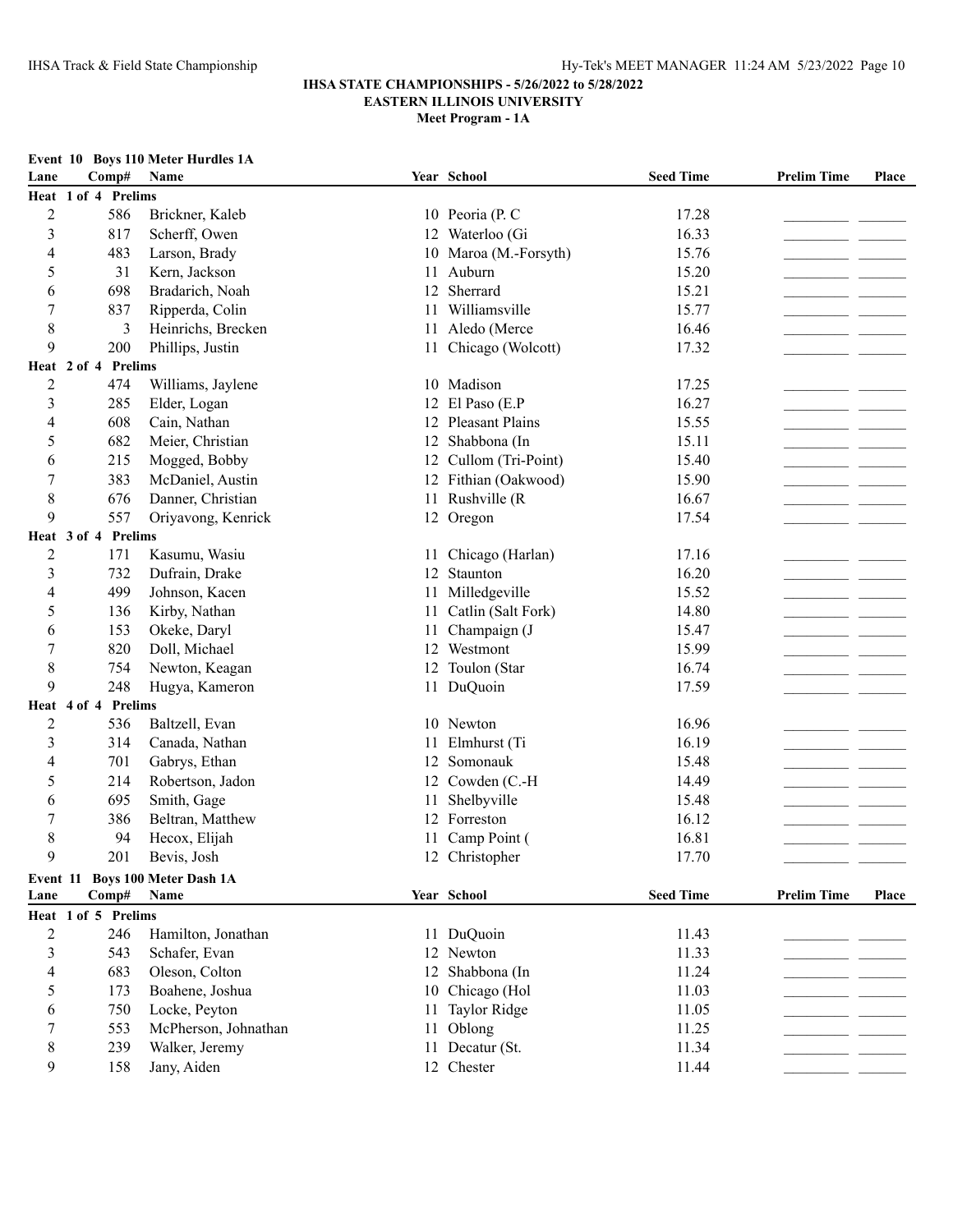# **IHSA STATE CHAMPIONSHIPS - 5/26/2022 to 5/28/2022**

**EASTERN ILLINOIS UNIVERSITY**

|                         |                     | Heat 2 of 5 Prelims(Event 11 Boys 100 Meter Dash 1A) |    |                               |                    |                    |              |
|-------------------------|---------------------|------------------------------------------------------|----|-------------------------------|--------------------|--------------------|--------------|
| $\overline{c}$          | 609                 | Carney, Danny                                        |    | 11 Pleasant Plains            | 11.40              |                    |              |
| 3                       | 630                 | Wiklund, Luke                                        |    | 10 Port Byron (               | 11.31              |                    |              |
| 4                       | 439                 | Roby, Marey                                          |    | 12 Lena (L.-Winslow)          | 11.23              |                    |              |
| 5                       | 218                 | Foesch, Camden                                       |    | 12 Dakota                     | 11.02              |                    |              |
| 6                       | 549                 | Wolf, Parker                                         |    | 10 Newton                     | 11.09              |                    |              |
| 7                       | 569                 | Beyers, Carter                                       |    | 11 Pana                       | 11.26              |                    |              |
| 8                       | 633                 | Hunt, Grant                                          |    | 12 Princeville                | 11.34              |                    |              |
| 9                       | 598                 | Hutchcraft, Holden                                   |    | 12 Pinckneyville              | 11.47              |                    |              |
|                         | Heat 3 of 5 Prelims |                                                      |    |                               |                    |                    |              |
| $\overline{2}$          | 563                 | Jelderks, Luke                                       |    | 12 Palos Height               | 11.39              |                    |              |
| 3                       | 9                   | Moschenrose, Xander                                  | 12 | Altamont                      | 11.31              |                    |              |
| 4                       | 571                 | Henschen, Austin                                     |    | 12 Pana                       | 11.23              |                    |              |
| 5                       | 416                 | Phillips, Tony                                       |    | 10 Kankakee (Mc               | 10.97              |                    |              |
| 6                       | 793                 | Gause, Jaquan                                        |    | 11 Virden (North Mac)         | 11.18              |                    |              |
| 7                       | 18                  | Allen, Max                                           |    | 12 Arthur (A.-L               | 11.27              |                    |              |
| 8                       | 714                 | Burch, Tyler                                         | 11 | St. Joseph (                  | 11.35              |                    |              |
| 9                       | 281                 | Betts, Conner                                        |    | 12 El Paso (E.P               | 11.48              |                    |              |
|                         | Heat 4 of 5 Prelims |                                                      |    |                               |                    |                    |              |
| $\overline{c}$          | 734                 | Wasson, Carter                                       |    | 11 Steeleville                | 11.37              |                    |              |
| 3                       | 199                 | Ross, Marshawn                                       | 11 | Chicago (Orr)                 | 11.31              |                    |              |
| 4                       | 172                 | McDaniels, Dionta                                    | 11 | Chicago (Harlan)              | 11.22              |                    |              |
| 5                       | 167                 | Williams, Ryan                                       |    | 10 Chicago (C.                | 10.94              |                    |              |
| 6                       | 444                 | Girardin, Alex                                       |    | 11 Liberty                    | 11.19              |                    |              |
| 7                       | 713                 | Curtis, Reece                                        |    | 10 St. Anne                   | 11.28              |                    |              |
| 8                       | 622                 | Veesenmeyer, Jayden                                  |    | 11 Pleasant Plains            | 11.35              |                    |              |
|                         | Heat 5 of 5 Prelims |                                                      |    |                               |                    |                    |              |
| $\overline{c}$          | 848                 | Muhammad, Supreme                                    |    | 10 Winnebago                  | 11.37              |                    |              |
| 3                       | 123                 | Dittmer, Max                                         | 11 | Carthage (Il                  | 11.29              |                    |              |
| 4                       | 445                 | Sunde, Keegan                                        |    | 10 Liberty                    | 11.21              |                    |              |
| 5                       | 589                 | Fortney, Tyreke                                      |    | 12 Peru (St. Bede)            | 10.89              |                    |              |
| 6                       | 588                 | Pepper, Adam                                         |    | 11 Peoria (P. C               | 11.19              |                    |              |
| 7                       | 116                 | Siglock, Ethen                                       |    | 12 Carlinville                | 11.28              |                    |              |
| 8                       | 166                 | Thomas, Calvin                                       |    | 12 Chicago (C.                | 11.35              |                    |              |
|                         |                     | Event 12 Boys 800 Meter Run 1A                       |    |                               |                    |                    |              |
| Lane                    | Comp#               | Name                                                 |    | Year School                   | <b>Seed Time</b>   | <b>Prelim Time</b> | <b>Place</b> |
|                         | Heat 1 of 3 Prelims |                                                      |    |                               |                    |                    |              |
| $\mathbf{1}$            | 16                  | Edwards, Beau                                        |    | 12 Arcola                     | 1:57.50            |                    |              |
| $\overline{\mathbf{c}}$ |                     |                                                      |    |                               |                    |                    |              |
|                         | 241                 | Springer, Sam                                        |    | 10 Delavan                    | 1:59.29            |                    |              |
| 3                       | 304                 | Winkelman, Daniel                                    |    | 11 Elgin (Harve               | 2:00.05            |                    |              |
| 4                       | 327                 | Hill, Isaiah                                         |    | 10 Elmwood                    | 2:00.99            |                    |              |
| 5                       | 155                 | Hendrickson, Ryan                                    | 11 | Champaign (S                  | 2:01.65            |                    |              |
| 6                       | 829                 | Bates, Nolan                                         | 11 | Williamsville                 | 2:02.26            |                    |              |
| 7                       | 399                 | Comer, Eason                                         | 10 | Golconda (Po                  | 2:02.57            |                    |              |
| 8                       | 486                 | Richards, Brock                                      |    | 11 Maroa (M.-Forsyth)         | 2:04.32            |                    |              |
| 9<br>10                 | 45<br>131           | Ward, Aidan<br>Evens, Mason                          |    | 12 Beecher<br>10 Casey (C.-We | 2:06.19<br>2:06.85 |                    |              |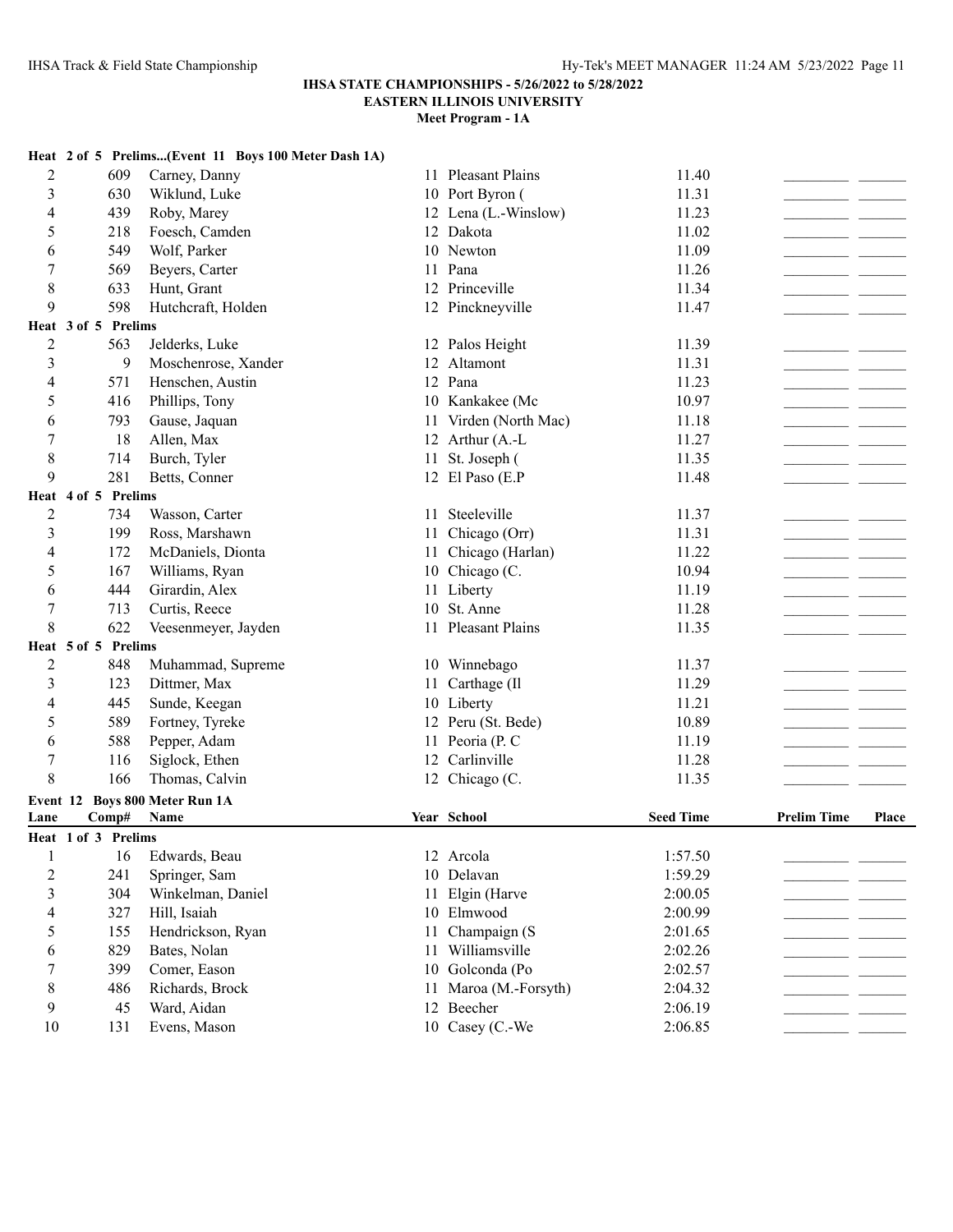# **IHSA STATE CHAMPIONSHIPS - 5/26/2022 to 5/28/2022**

# **EASTERN ILLINOIS UNIVERSITY**

| Heat 2 of 3 Prelims(Event 12 Boys 800 Meter Run 1A)                                                                                                       |                    |       |
|-----------------------------------------------------------------------------------------------------------------------------------------------------------|--------------------|-------|
| $\mathbf{1}$<br>234<br>11 Decatur (St.<br>1:57.10<br>Kernaghan, Caleb                                                                                     |                    |       |
| $\overline{c}$<br>674<br>11 Rushville (R<br>Bickerman, Tyler<br>1:59.03                                                                                   |                    |       |
| 3<br>73<br>12 Bluford (Webber)<br>1:59.95<br>Hamerski, Seth                                                                                               |                    |       |
| 4<br>476<br>House, Elijah<br>11 Manlius (Bur<br>2:00.97                                                                                                   |                    |       |
| 5<br>64<br>Mojonnier, Eli<br>12 Bismarck (B.<br>2:01.41                                                                                                   |                    |       |
| 302<br>Peterson, David<br>11 Elgin (Harve<br>2:01.76<br>6                                                                                                 |                    |       |
| 7<br>593<br>Bledsoe, Dylan<br>12 Pinckneyville<br>2:02.36                                                                                                 |                    |       |
| 8<br>Kirkham, Cole<br>12 Carthage (Il<br>124<br>2:02.81                                                                                                   |                    |       |
| 9<br>178<br>Gibson, Ben<br>9 Chicago (Latin)<br>2:05.38                                                                                                   |                    |       |
| 12 Nashville<br>2:06.85<br>10<br>517<br>Habeck, Ray                                                                                                       |                    |       |
| 11<br>528<br>11 New Berlin<br>2:07.33<br>Hermes, Ben                                                                                                      |                    |       |
| Heat 3 of 3 Prelims                                                                                                                                       |                    |       |
| $\mathbf{1}$<br>1:56.76<br>21<br>Jones, Isaac<br>12 Astoria                                                                                               |                    |       |
| $\overline{2}$<br>385<br>12 Flora<br>1:58.99<br>Stanford, Isaac                                                                                           |                    |       |
| 3<br>1:59.78<br>628<br>Musser, Landis<br>11 Port Byron (                                                                                                  |                    |       |
| Harmon, Thomas<br>12 Elmwood<br>4<br>326<br>2:00.83                                                                                                       |                    |       |
| 5<br>Bardwell, Charlie<br>11 Eureka<br>2:01.19<br>345                                                                                                     |                    |       |
| 20<br>Green, Jace<br>12 Arthur (A.-L<br>2:01.72<br>6                                                                                                      |                    |       |
| 12 Steeleville<br>2:02.29<br>7<br>733<br>Rees, Christian                                                                                                  |                    |       |
| 8<br>Butcher, Reece<br>524<br>12 New Berlin<br>2:02.58                                                                                                    |                    |       |
| 9<br>363<br>2:04.74<br>Aske, Julian<br>11 Evanston (Be                                                                                                    |                    |       |
| 541<br>10<br>Mahaffey, Owen<br>11 Newton<br>2:06.52                                                                                                       |                    |       |
| 11<br>534<br>10 Newark<br>2:06.91<br>Pasakarnis, Logan                                                                                                    |                    |       |
| Event 13 Boys 4x200 Meter Relay 1A                                                                                                                        |                    |       |
| <b>Seed Time</b><br>Lane<br>Comp#<br><b>Team</b><br>Relay                                                                                                 | <b>Prelim Time</b> | Place |
| Heat 1 of 4 Prelims                                                                                                                                       |                    |       |
| $\overline{2}$<br>Bluford (Webber)<br>1:34.53                                                                                                             |                    |       |
| 1) #72 Hails, Weston 11<br>2) #78 Reed, Aidan 11<br>3) #74 Hargrove, RJ 11<br>4) #76 Marlow, Elijah 11                                                    |                    |       |
| 3<br>Chicago (C. Hope Academy)<br>1:33.37                                                                                                                 |                    |       |
| $1)$ #166 Thomas, Calvin 12<br>2) #165 Ray, Marcus 12<br>4) #167 Williams, Ryan $10$<br>3) #162 Mallete, Judah 11                                         |                    |       |
| Melrose Park (Walther Christ<br>4<br>1:33.00                                                                                                              |                    |       |
| 1) #496 Powell, Casper 12<br>2) #497 Roder, Stephen 12<br>3) #490 Cruz, Antonio 12<br>4) #493 Knight, Austin 12                                           |                    |       |
| 5<br>1:31.64<br>Virden (North Mac)                                                                                                                        |                    |       |
| 1) #793 Gause, Jaquan 11<br>2) #795 Hogan, Zane 11<br>3) #794 Hammann, Logan 11<br>4) #791 Brown, Kaden 11                                                |                    |       |
| Dakota<br>1:31.84<br>6                                                                                                                                    |                    |       |
| 1) #218 Foesch, Camden 12<br>2) #217 Dornink, Tug 11<br>3) #216 Arellano, Adrian 11<br>4) #222 Morris, Kaleb 12                                           |                    |       |
| 7<br>Elmhurst (IC Catholic)<br>1:33.01<br>1) #309 Hall, Jason 12<br>2) #307 Gibson, Denzell 11<br>3) #311 Parker, KJ 10<br>4) #312 Richardson, Antonio 12 |                    |       |
| 1:33.46<br>8<br>Camp Point (Central)                                                                                                                      |                    |       |
| 1) #96 Lamanske, Aveory 12<br>4) #99 Stotts, Sterling 12<br>2) #98 Schemerhorn, Wyatt 10<br>3) #101 Williams, Garret 12                                   |                    |       |
| 9<br>Eureka<br>1:34.53                                                                                                                                    |                    |       |
| 1) #353 Morin, Jake 11<br>2) #359 Wiegand, Dakota 11<br>4) #351 Lehman, Carson 10<br>3) #357 Schoolcraft, Mason 11                                        |                    |       |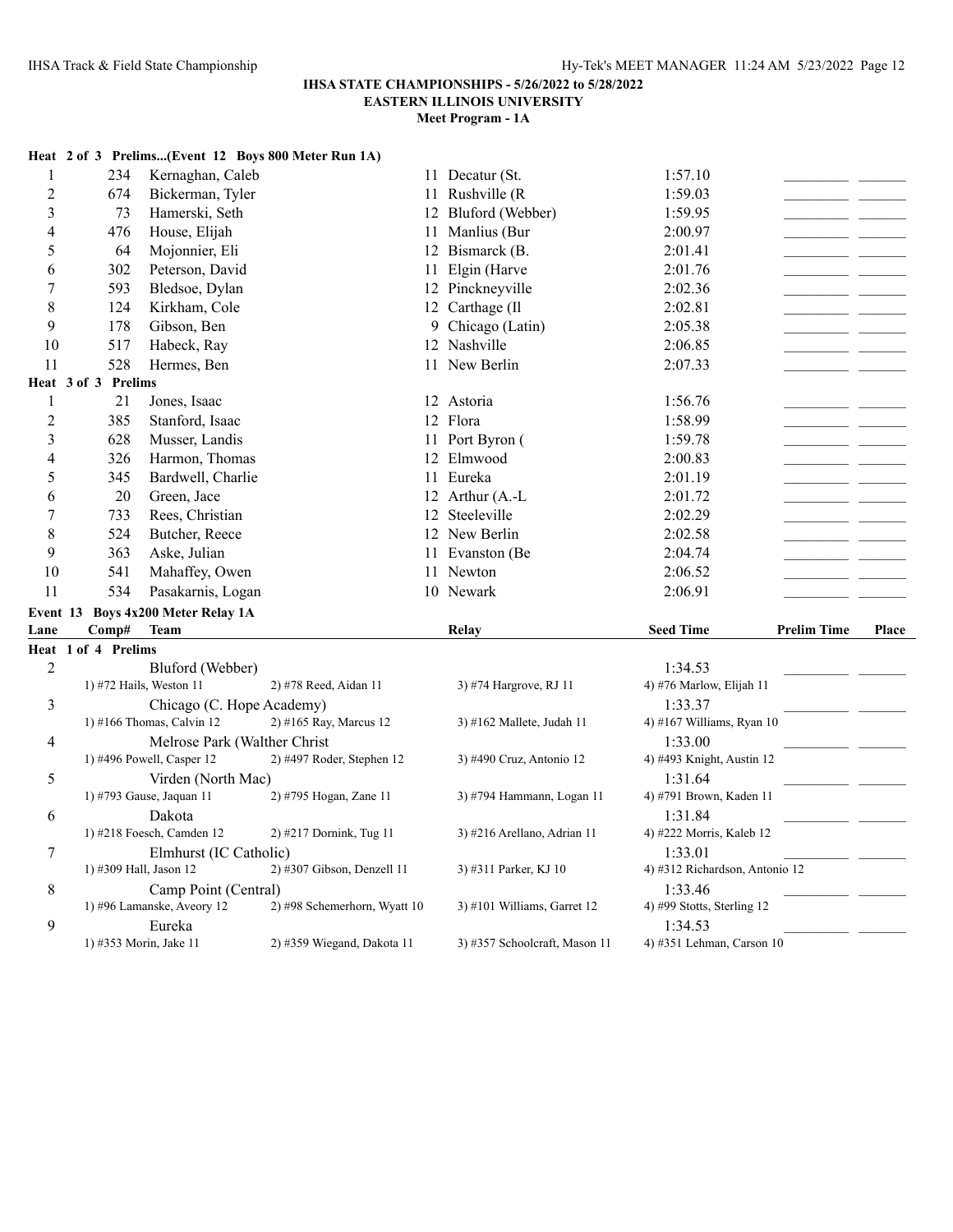**Meet Program - 1A**

### **Heat 2 of 4 Prelims...(Event 13 Boys 4x200 Meter Relay 1A)**

| $\overline{c}$ | Farmington                                               |                                 |                                | 1:34.49                              |
|----------------|----------------------------------------------------------|---------------------------------|--------------------------------|--------------------------------------|
|                | 1) #375 Darsham, Hunter 10                               | 2) #376 Hitchcock, Dane 10      | 3) #377 Martin, Jake 9         | 4) #380 Morse, Logan 11              |
| 3              | Madison                                                  |                                 |                                | 1:33.36                              |
|                | 1) #463 Boyd, DeByron 10                                 | $2)$ #468 Hayden, Daveon 12     | 3) #470 Moore, Steven 9        | 4) #472 Stewart, Javion 11           |
| 4              | Kankakee (McNamara)                                      |                                 |                                | 1:32.92                              |
|                | 1) #420 Wright, Jaydon 10                                | 2) #418 Smith, Alan 12          | 3) #415 Munsterman, Sam 10     | 4) #416 Phillips, Tony 10            |
| 5              | Colfax (Ridgeview)                                       |                                 |                                | 1:31.43                              |
|                | 1) #204 Campbell, Payton 10                              | $2)$ #210 Thomas, Alec 11       | 3) #205 Coffman, Carter 12     | 4) #203 Campbell, Brayden 10         |
| 6              | Catlin (Salt Fork)                                       |                                 |                                | 1:31.90                              |
|                | 1) #141 Vasquez, Brysen 10                               | 2) #134 Jessup, Ben 11          | 3) #133 Diaz, Dylan 11         | 4) #137 McLain, Ethan 11             |
| 7              | St. Joseph (S.J.-Ogden)                                  |                                 |                                | 1:33.10                              |
|                | 1) #714 Burch, Tyler 11                                  | 2) #719 McCorkle, Aidan 11      | 3) #723 Poulter, Jonathan 12   | 4) #731 Wilson, Spencer 10           |
| 8              | Tuscola                                                  |                                 |                                | 1:33.67                              |
|                | 1) #784 Wallace, Logan 12                                | 2) #780 Lewis, Connor 12        | 3) #782 Patel, Krish 12        | 4) #777 Hornaday, Ben 11             |
| 9              | Altamont                                                 |                                 |                                | 1:34.56                              |
|                | 1) #9 Moschenrose, Xander 12                             | 2) #4 Duncan, Logan 10          | $3)$ #13 Sloan, Devon 11       | 4) #5 Klimpel, Noah 12               |
|                | Heat 3 of 4 Prelims                                      |                                 |                                |                                      |
| 2              | Pittsfield                                               |                                 |                                | 1:34.34                              |
|                | 1) #602 Jackson, Jeremiah 11                             | 2) #601 Ballinger, Marco 12     | 3) #603 Petty, J.J. 12         | 4) #605 Poor, Aidan 11               |
| 3              | Knoxville                                                |                                 |                                | 1:33.30                              |
|                | 1) #423 McClay, Kellen 12                                | 2) #422 Grice, Lane 12          | 3) #426 Young, Oscar 11        | 4) #425 Nolan, Isaac 11              |
| 4              | <b>Byron</b>                                             |                                 |                                | 1:32.78                              |
|                | 1) #84 Griffith, Owen $12$                               | 2) #81 Conderman, Carter 12     | 3) #86 Potter, Evan 12         | 4) #88 Swartz, Hayden 11             |
| 5              | Lena (L.-Winslow)                                        |                                 |                                | 1:31.07                              |
|                | 1) #439 Roby, Marey 12                                   | 2) #434 Klever, Kamron 12       | 3) #429 Flynn, Jace 11         | 4) #436 Pasley, O'mar 10             |
| 6              | Decatur (St. Teresa)                                     |                                 |                                | 1:31.96                              |
|                | 1) #232 Hendrix, Brycen 11                               | 2) #227 Cook, Denim 12          | 3) #239 Walker, Jeremy 11      | 4) #230 Harper, Christion 11         |
| 7              | Maroa (M.-Forsyth)                                       |                                 |                                | 1:33.11                              |
|                | 1) #478 Flagg, LeBryant 10                               | 2) #477 Doolin, Connell 9       | 3) #485 Mitchell, Braxton 10   | 4) #479 Franzen, Egan 12             |
| 8              | Erie-Prophetstown                                        |                                 |                                | 1:33.72                              |
|                | 1) #337 Carlson, Michael 12                              | 2) #338 Cobo, Trevor 12         | 3) #340 Froeliger, Braxton 12  | 4) #342 Lantz, Ben 12                |
| 9              | Newton                                                   |                                 |                                | 1:34.68                              |
|                | 1) #535 Baltzell, Dalton 11                              | 2) #542 Meinhart, Ben 12        | 3) #539 Flowers, Isaac 10      | 4) #550 Zavala, Luis 11              |
|                | Heat 4 of 4 Prelims                                      |                                 |                                |                                      |
| 1              | Sterling (Newman Central Cat                             |                                 |                                | 1:36.42                              |
|                | 1) #739 Mcbride, Owen 12                                 | 2) #738 McBride, Cody 9         | 3) #735 Batten, Aiden 11       | 4) #749 Williams, Marcus 12          |
| $\overline{c}$ | Chicago (North Lawndale Char<br>1) #197 Roach, Cortez 12 | 2) #196 Rice, Earnest 10        |                                | 1:34.31                              |
|                |                                                          |                                 | 3) #198 Sanders, Tyquan 12     | 4) #195 Phipps, Elijah 12            |
| 3              | Carlinville<br>1) #119 Yudinsky, Levi 12                 | $2)$ #108 Kessinger, Charlie 12 | 3) #111 Patton, Mason 12       | 1:33.24<br>4) #116 Siglock, Ethen 12 |
|                |                                                          |                                 |                                |                                      |
| 4              | El Paso (E.P.-Gridley)<br>1) #290 Landrus, Adrian 12     | 2) #294 Schumacher, Kamren 10   | 3) #295 Stimpert, Reece 12     | 1:32.35<br>4) #281 Betts, Conner 12  |
|                |                                                          |                                 |                                | 1:29.25                              |
| 5              | Winnebago<br>1) #846 Lightfoot, Owen 12                  | 2) #848 Muhammad, Supreme 10    | 3) #850 Trotter-Krahn, Eden 10 | 4) #843 Cunningham, Michael 12       |
|                | <b>Pleasant Plains</b>                                   |                                 |                                | 1:31.96                              |
| 6              | 1) #622 Veesenmeyer, Jayden 11                           | 2) #609 Carney, Danny 11        | 3) #611 Conn, Tyler 11         | 4) #617 Maisch, Whit 10              |
|                |                                                          |                                 |                                | 1:33.19                              |
| 7              | Rockford (R. Christian)<br>1) #669 Thomas, Nate 9        | 2) #658 Curry, Connor 12        | 3) #656 Bugarin, Alex 12       | 4) #665 Santana, Adam 12             |
| 8              | DuQuoin                                                  |                                 |                                | 1:34.24                              |
|                | 1) #246 Hamilton, Jonathan 11                            | 2) #250 Jones, Elijah 11        | 3) #251 Jones, Malik 11        | 4) #249 Johnson, Da'Marion 10        |
| 9              | Trenton (Wesclin)                                        |                                 |                                | 1:35.51                              |
|                | 1) #758 Christy, Evan 12                                 | $2)$ #761 Garsnett, Conner 12   | 3) #769 Weihe, Justin 12       | 4) #759 Evans, Matthew 10            |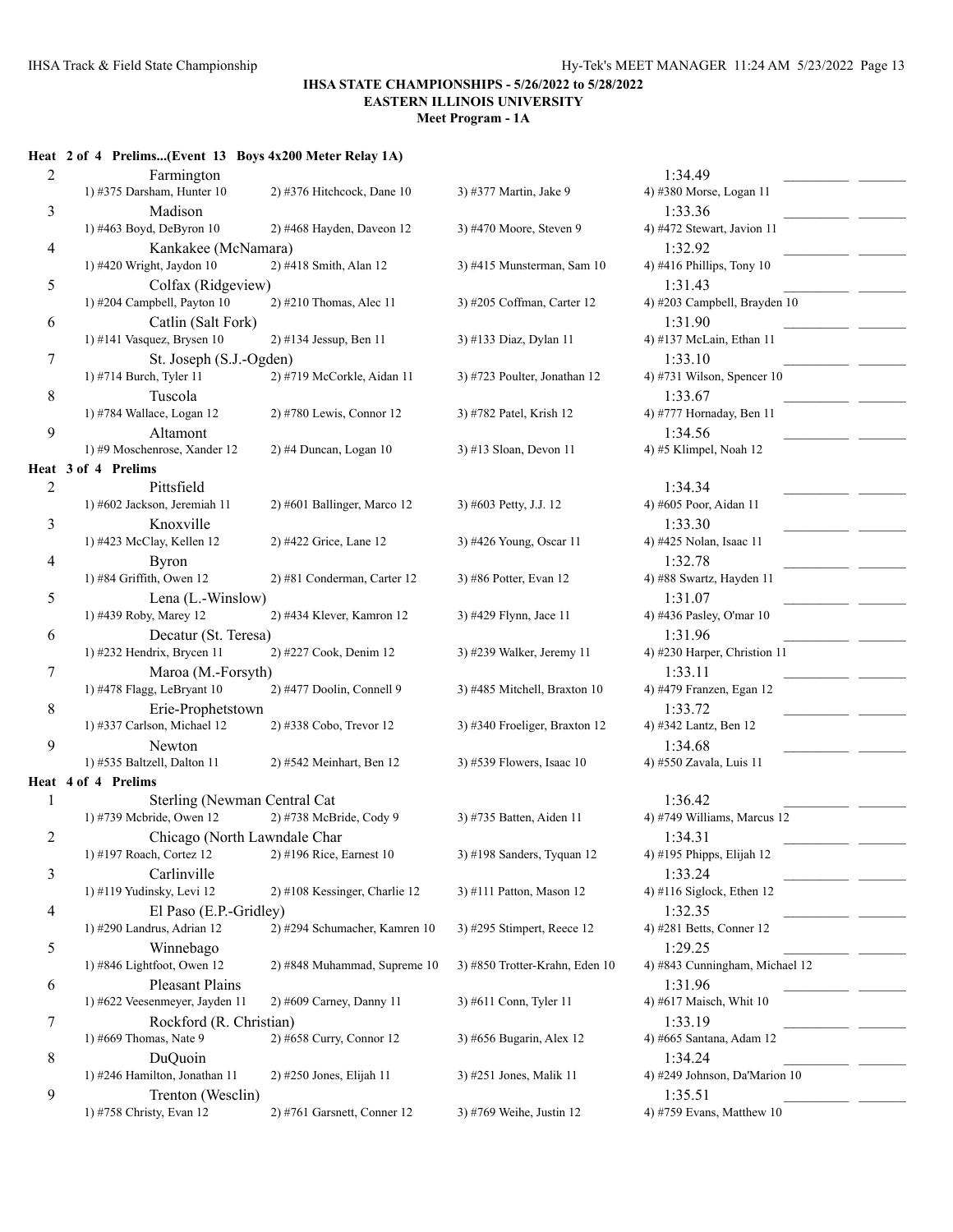| Event 14 Boys 400 Meter Dash 1A |  |               |  |
|---------------------------------|--|---------------|--|
| Lane                            |  | $Comn\#$ Name |  |

| Lane           | Comp#               | <b>Name</b>                        |    | Year School           | <b>Seed Time</b> | <b>Prelim Time</b> | Place |
|----------------|---------------------|------------------------------------|----|-----------------------|------------------|--------------------|-------|
|                | Heat 1 of 4 Prelims |                                    |    |                       |                  |                    |       |
| $\overline{2}$ | 185                 | Lugo, Kainoa                       |    | 12 Chicago (Latin)    | 53.79            |                    |       |
| $\mathfrak{Z}$ | 36                  | Ferguson, Tyron                    |    | 12 Aurora (A. C       | 52.15            |                    |       |
| 4              | 350                 | Heffren, Tyler                     |    | 10 Eureka             | 51.63            |                    |       |
| 5              | 18                  | Allen, Max                         |    | 12 Arthur (A.-L       | 50.35            |                    |       |
| 6              | 543                 | Schafer, Evan                      |    | 12 Newton             | 50.91            |                    |       |
| 7              | 39                  | Huerta, Cesar                      |    | 12 Beardstown         | 51.77            |                    |       |
| 8              | 598                 | Hutchcraft, Holden                 |    | 12 Pinckneyville      | 52.32            |                    |       |
| 9              | 750                 | Locke, Peyton                      |    | 11 Taylor Ridge       | 53.85            |                    |       |
|                | Heat 2 of 4 Prelims |                                    |    |                       |                  |                    |       |
| $\overline{c}$ | 587                 | Forseth, Caleb                     |    | 11 Peoria (P. C       | 53.39            |                    |       |
| 3              | 699                 | Russell, Dylan                     |    | 12 Sherrard           | 52.03            |                    |       |
| 4              | 816                 | Weber, Joel                        |    | 12 Washburn (Lo       | 51.62            |                    |       |
| 5              | 450                 | Crow, Cameron                      |    | 12 Litchfield         | 50.33            |                    |       |
| 6              | 619                 | Pearce, Jack                       |    | 12 Pleasant Plains    | 50.94            |                    |       |
| 7              | 300                 | Lambert, Cannon                    |    | 12 Elgin (Harve       | 51.80            |                    |       |
| $\,$ 8 $\,$    | 713                 | Curtis, Reece                      |    | 10 St. Anne           | 52.38            |                    |       |
| 9              | 184                 | Lugo, Alika                        |    | 10 Chicago (Latin)    | 54.34            |                    |       |
|                | Heat 3 of 4 Prelims |                                    |    |                       |                  |                    |       |
| $\overline{c}$ | 489                 | Hargrove, Jeffrey                  |    | 11 McLeansboro        | 53.17            |                    |       |
| 3              | 475                 | Wilson Jr., Carlis                 |    | 11 Madison            | 52.00            |                    |       |
| 4              | 398                 | Huber, Jacob                       |    | 11 Glen Carbon        | 51.58            |                    |       |
| 5              | 657                 | Carlson, Bjorn                     |    | 11 Rockford (R.       | 50.24            |                    |       |
| 6              | 549                 | Wolf, Parker                       |    | 10 Newton             | 51.16            |                    |       |
| 7              | 158                 | Jany, Aiden                        |    | 12 Chester            | 51.86            |                    |       |
| 8              | 798                 | Bateman, Will                      |    | 11 Virginia           | 52.64            |                    |       |
|                | Heat 4 of 4 Prelims |                                    |    |                       |                  |                    |       |
| $\sqrt{2}$     | 317                 | Hoekstra, Caleb                    |    | 10 Elmhurst (Ti       | 52.93            |                    |       |
| 3              | 592                 | Robinson, Collin                   |    | 11 Piasa (South       | 51.99            |                    |       |
| 4              | 16                  | Edwards, Beau                      |    | 12 Arcola             | 51.34            |                    |       |
| 5              | 620                 | Powell, Zach                       |    | 11 Pleasant Plains    | 50.09            |                    |       |
| 6              | 633                 | Hunt, Grant                        |    | 12 Princeville        | 51.32            |                    |       |
| $\tau$         | 830                 | Budinger, Will                     | 12 | Williamsville         | 51.93            |                    |       |
| 8              | 392                 | Grauer, Awstace                    |    | 12 Gibson City        | 52.66            |                    |       |
|                |                     | Event 15 Boys 300 Meter Hurdles 1A |    |                       |                  |                    |       |
| Lane           | Comp# Name          |                                    |    | Year School           | <b>Seed Time</b> | <b>Prelim Time</b> | Place |
|                | Heat 1 of 4 Prelims |                                    |    |                       |                  |                    |       |
| $\overline{2}$ | 519                 | Hunter, Brayden                    |    | 10 Nashville          | 44.61            |                    |       |
| 3              | 285                 | Elder, Logan                       |    | 12 El Paso (E.P       | 43.22            |                    |       |
| 4              | 483                 | Larson, Brady                      |    | 10 Maroa (M.-Forsyth) | 42.21            |                    |       |
| 5              | 215                 | Mogged, Bobby                      |    | 12 Cullom (Tri-Point) | 41.08            |                    |       |
| 6              | 31                  | Kern, Jackson                      |    | 11 Auburn             | 41.19            |                    |       |
| 7              | 580                 | Bruns, Mason                       |    | 12 Paxton (P.-B       | 42.29            |                    |       |
| 8              | 847                 | Lyons, Nathan                      |    | 11 Winnebago          | 43.35            |                    |       |
| 9              | 586                 | Brickner, Kaleb                    |    | 10 Peoria (P. C       | 44.63            |                    |       |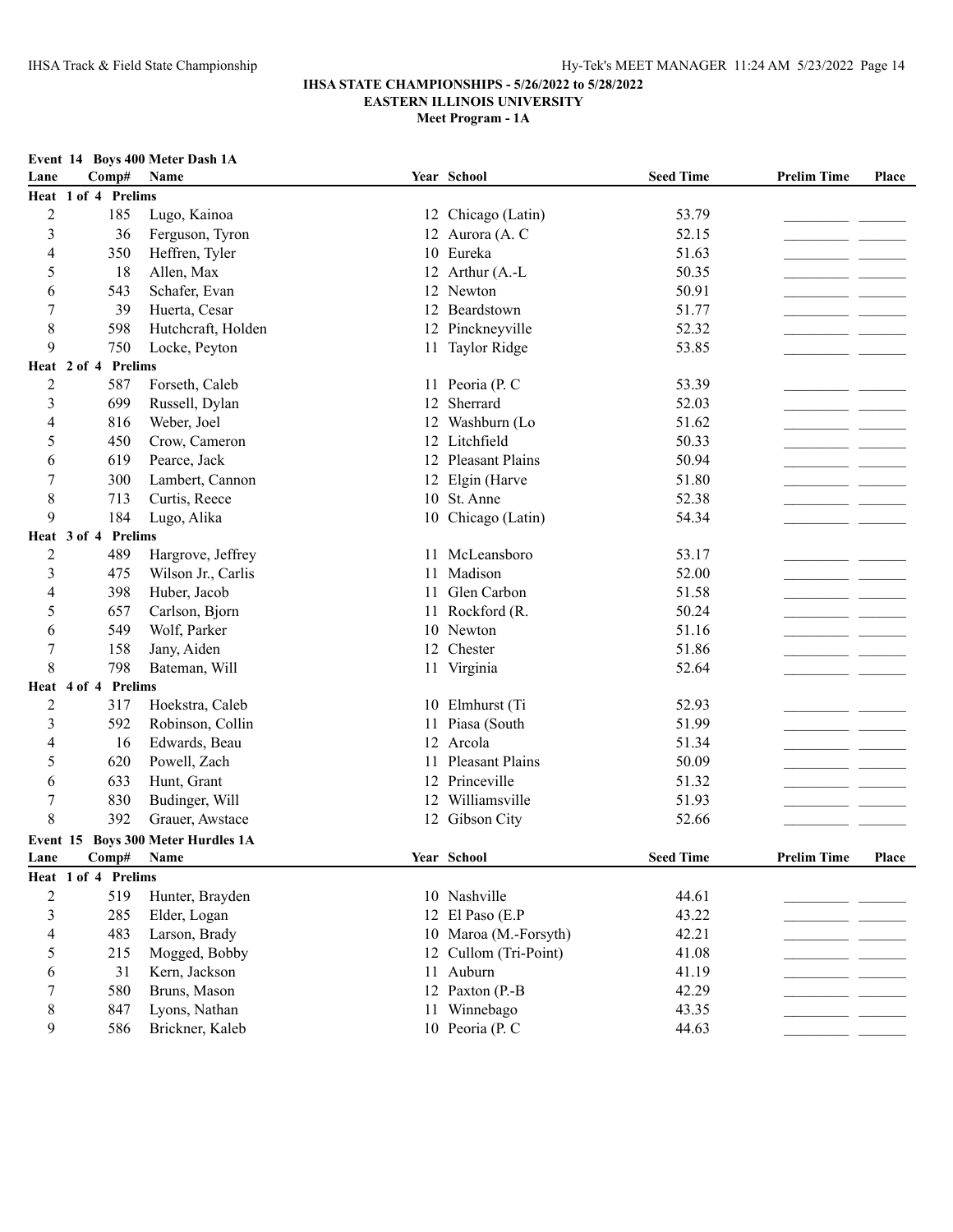# **IHSA STATE CHAMPIONSHIPS - 5/26/2022 to 5/28/2022**

**EASTERN ILLINOIS UNIVERSITY**

|                |                     |       | Heat 2 of 4 Prelims(Event 15 Boys 300 Meter Hurdles 1A) |    |                       |                  |                    |       |
|----------------|---------------------|-------|---------------------------------------------------------|----|-----------------------|------------------|--------------------|-------|
| 2              |                     | 625   | Hinde, Eli                                              |    | 11 Port Byron (       | 44.59            |                    |       |
| 3              |                     | 606   | Salter, Devon                                           |    | 12 Pittsfield         | 43.06            |                    |       |
| 4              |                     | 753   | Carroll, Colby                                          |    | 12 Toulon (Star       | 42.19            |                    |       |
| 5              |                     | 817   | Scherff, Owen                                           |    | 12 Waterloo (Gi       | 41.04            |                    |       |
| 6              |                     | 684   | Beck, Breyton                                           | 12 | Shelbyville           | 41.36            |                    |       |
| 7              |                     | 37    | Aplogan, Jean Luc                                       |    | 9 Beardstown          | 42.39            |                    |       |
| 8              |                     | 342   | Lantz, Ben                                              |    | 12 Erie-Prophetstown  | 43.65            |                    |       |
|                | Heat 3 of 4 Prelims |       |                                                         |    |                       |                  |                    |       |
| $\overline{2}$ |                     | 364   | Harriott, Lucas                                         |    | 10 Evanston (Be       | 44.14            |                    |       |
| 3              |                     | 201   | Bevis, Josh                                             |    | 12 Christopher        | 42.78            |                    |       |
| 4              |                     | 488   | Boyer, Kyden                                            |    | 10 Marshall           | 41.83            |                    |       |
| 5              |                     | 695   | Smith, Gage                                             | 11 | Shelbyville           | 39.86            |                    |       |
| 6              |                     | 153   | Okeke, Daryl                                            | 11 | Champaign (J          | 41.67            |                    |       |
| 7              |                     | 579   | Hernandez, Adam                                         |    | 11 Pawnee             | 42.56            |                    |       |
| 8              |                     | 200   | Phillips, Justin                                        |    | 11 Chicago (Wolcott)  | 43.71            |                    |       |
| Heat           | 4 of 4 Prelims      |       |                                                         |    |                       |                  |                    |       |
| $\overline{2}$ |                     | 557   | Oriyavong, Kenrick                                      |    | 12 Oregon             | 44.08            |                    |       |
| 3              |                     | 754   | Newton, Keagan                                          | 12 | Toulon (Star          | 42.69            |                    |       |
| 4              |                     | 820   | Doll, Michael                                           | 12 | Westmont              | 41.81            |                    |       |
| 5              |                     | 214   | Robertson, Jadon                                        |    | 12 Cowden (C.-H       | 39.09            |                    |       |
| 6              |                     | 608   | Cain, Nathan                                            |    | 12 Pleasant Plains    | 41.76            |                    |       |
| $\tau$         |                     | 314   | Canada, Nathan                                          |    | 11 Elmhurst (Ti       | 42.66            |                    |       |
| 8              |                     | 370   | Mason, Trey                                             |    | 10 Fairfield          | 43.90            |                    |       |
|                |                     |       | Event 16 Boys 1600 Meter Run 1A                         |    |                       |                  |                    |       |
| Lane           |                     | Comp# | <b>Name</b>                                             |    | Year School           | <b>Seed Time</b> | <b>Prelim Time</b> | Place |
|                | Heat 1 of 3 Prelims |       |                                                         |    |                       |                  |                    |       |
| 1              |                     | 806   | Sheppard, Miles                                         |    | 12 Warsaw (Hami       | 4:25.99          |                    |       |
| 2              |                     | 394   | Grant, Bryson                                           | 11 | Gilman (Iroq          | 4:31.00          |                    |       |
| 3              |                     | 19    | Beckmier, Logan                                         |    | 11 Arthur (A.-L       | 4:33.82          |                    |       |
| 4              |                     | 291   | Ludy, Noah                                              |    | 12 El Paso (E.P       | 4:35.89          |                    |       |
| 5              |                     | 446   | Wolf, Cannen                                            |    | 12 Liberty            | 4:36.72          |                    |       |
| 6              |                     | 486   | Richards, Brock                                         |    | 11 Maroa (M.-Forsyth) | 4:37.71          |                    |       |
| 7              |                     | 765   | Hill, Gavin                                             |    | 12 Trenton (Wesclin)  | 4:38.26          |                    |       |
| 8              |                     | 582   | James, Ryder                                            |    | 12 Paxton (P.-B       | 4:39.17          |                    |       |
| 9              |                     | 327   | Hill, Isaiah                                            | 10 | Elmwood               | 4:41.26          |                    |       |
| 10             |                     | 552   | Zwilling, Nick                                          |    | 12 Newton             | 4:41.91          |                    |       |
| 11             |                     | 274   | Elder, Griffen                                          | 11 | Effingham (S          | 4:43.76          |                    |       |
| 12             |                     | 733   | Rees, Christian                                         |    | 12 Steeleville        | 4:49.22          |                    |       |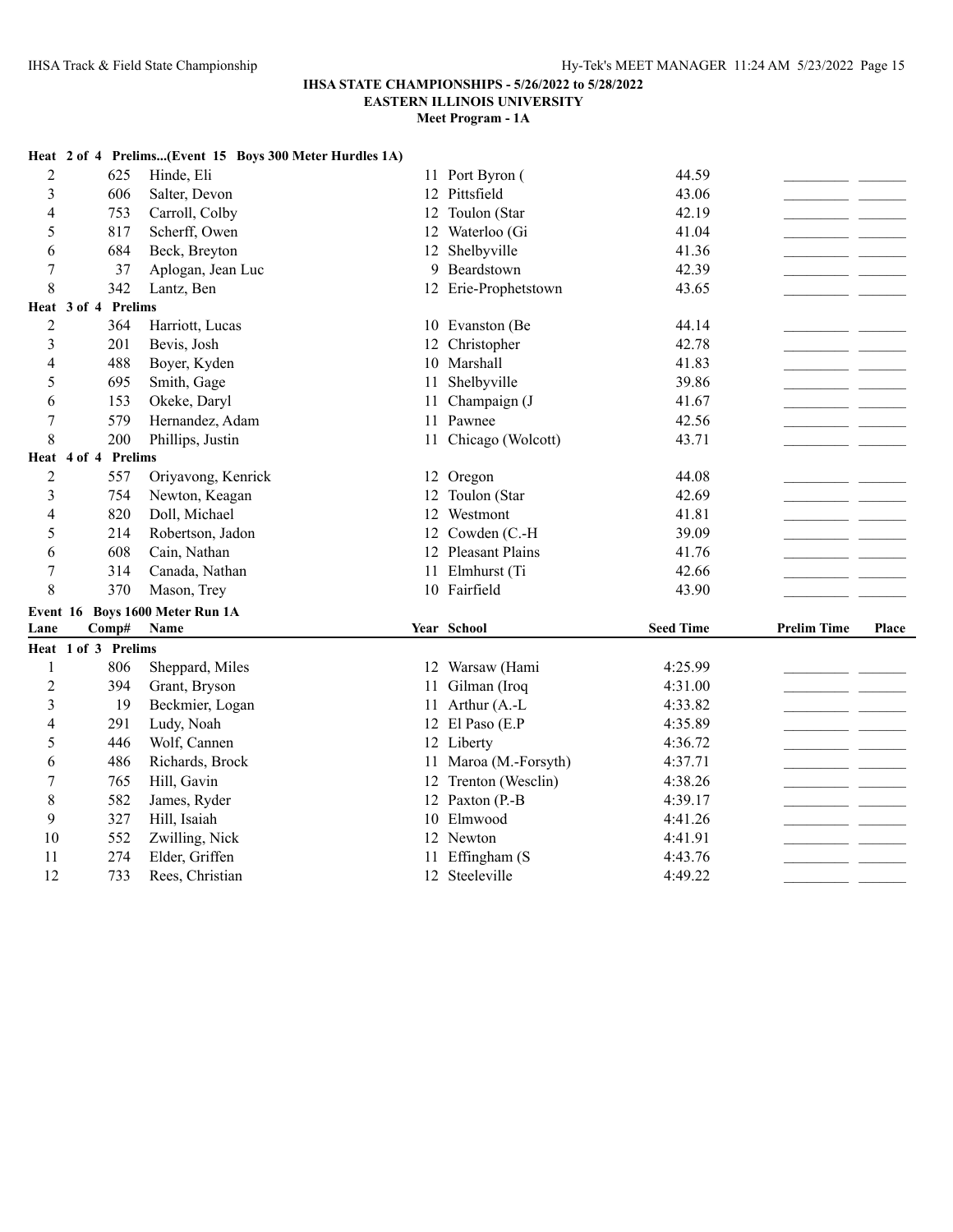|                  |                              | Heat 2 of 3 Prelims(Event 16 Boys 1600 Meter Run 1A) |    |                                 |                  |                    |       |
|------------------|------------------------------|------------------------------------------------------|----|---------------------------------|------------------|--------------------|-------|
| 1                | 180                          | Hardiman, Ryan                                       |    | 12 Chicago (Latin)              | 4:22.31          |                    |       |
| $\overline{c}$   | 186                          | Parekh, Akili                                        | 11 | Chicago (Latin)                 | 4:28.63          |                    |       |
| 3                | 20                           | Green, Jace                                          |    | 12 Arthur (A.-L                 | 4:33.35          |                    |       |
| 4                | 241                          | Springer, Sam                                        |    | 10 Delavan                      | 4:34.16          |                    |       |
| 5                | 228                          | Cook, Evan                                           |    | 9 Decatur (St.                  | 4:36.71          |                    |       |
| 6                | 627                          | Murray, Tommy                                        |    | 11 Port Byron (                 | 4:37.50          |                    |       |
| 7                | 304                          | Winkelman, Daniel                                    | 11 | Elgin (Harve                    | 4:37.93          |                    |       |
| 8                | 808                          | Stout, Noah                                          |    | 12 Warsaw (Hami                 | 4:39.03          |                    |       |
| 9                | 21                           | Jones, Isaac                                         |    | 12 Astoria                      | 4:39.37          |                    |       |
| 10               | 452                          | Quarton, Camden                                      |    | 10 Litchfield                   | 4:41.33          |                    |       |
| 11               | 661                          | Forward, Weston                                      |    | 10 Rockford (R.                 | 4:42.93          |                    |       |
| 12               | 819                          | Gutzman, Jacob                                       |    | 12 Waverly                      | 4:48.18          |                    |       |
| 13               | 564                          | Luke, Noah                                           |    | 10 Palos Height                 | 4:49.50          |                    |       |
|                  | Heat 3 of 3 Prelims          |                                                      |    |                                 |                  |                    |       |
| 1                | 190                          | Subra, Kieran                                        |    | 12 Chicago (Lyc                 | 4:21.75          |                    |       |
| $\overline{c}$   | 64                           | Mojonnier, Eli                                       |    | 12 Bismarck (B.                 | 4:27.51          |                    |       |
| 3                | 501                          | Stoeger, Mason                                       |    | 12 Minonk (Fiel                 | 4:31.36          |                    |       |
| 4                | 786                          | Laufenberg, Henry                                    |    | 12 Urbana (Univ                 | 4:33.86          |                    |       |
| 5                | 600                          | Teel, Isaac                                          |    | 10 Pinckneyville                | 4:36.63          |                    |       |
| 6                | 694                          | Miller, Calvin                                       | 11 | Shelbyville                     | 4:37.06          |                    |       |
| 7                | 779                          | Hortin, Josiah                                       |    | 10 Tuscola                      | 4:37.89          |                    |       |
| 8                | 641                          | Crumrine, Isaac                                      |    | 10 Riverton                     | 4:38.30          |                    |       |
| 9                | 770                          | Barrett, Jackson                                     |    | 10 Tuscola                      | 4:39.29          |                    |       |
|                  |                              |                                                      |    |                                 |                  |                    |       |
| 10               | 326                          |                                                      |    | 12 Elmwood                      | 4:41.27          |                    |       |
| 11               | 120                          | Harmon, Thomas                                       |    | 11 Carmi (C.-Wh                 | 4:41.95          |                    |       |
| 12               | 628                          | Spence, Tanner<br>Musser, Landis                     |    | 11 Port Byron (                 | 4:44.85          |                    |       |
| 13               | 46                           | Ward, Russell                                        |    | 12 Beecher                      | 4:49.39          |                    |       |
|                  |                              |                                                      |    |                                 |                  |                    |       |
| Event 17<br>Lane |                              | <b>Boys 200 Meter Dash 1A</b><br>Name                |    | Year School                     | <b>Seed Time</b> | <b>Prelim Time</b> | Place |
|                  | Comp#<br>Heat 1 of 4 Prelims |                                                      |    |                                 |                  |                    |       |
|                  | 799                          |                                                      |    |                                 | 23.24            |                    |       |
| $\overline{2}$   | 683                          | Gillen, Shayne                                       | 12 | 11 Warrensburg                  | 22.94            |                    |       |
| 3<br>4           | 116                          | Oleson, Colton                                       | 12 | Shabbona (In<br>Carlinville     | 22.71            |                    |       |
| 5                | 571                          | Siglock, Ethen<br>Henschen, Austin                   |    | 12 Pana                         | 22.46            |                    |       |
| 6                | 444                          | Girardin, Alex                                       |    | 11 Liberty                      | 22.46            |                    |       |
| 7                | 563                          | Jelderks, Luke                                       |    |                                 | 22.74            |                    |       |
|                  |                              |                                                      |    | 12 Palos Height                 |                  |                    |       |
| 8<br>9           | 750<br>216                   | Locke, Peyton                                        |    | 11 Taylor Ridge<br>11 Dakota    | 22.98<br>23.26   |                    |       |
|                  | Heat 2 of 4 Prelims          | Arellano, Adrian                                     |    |                                 |                  |                    |       |
| 2                | 281                          | Betts, Conner                                        |    | 12 El Paso (E.P                 | 23.15            |                    |       |
| 3                | 123                          | Dittmer, Max                                         |    |                                 | 22.93            |                    |       |
| 4                | 700                          | Shaw, Charles                                        | 11 | 11 Carthage (Il<br>SIUE Charter | 22.67            |                    |       |
| 5                | 18                           | Allen, Max                                           |    | 12 Arthur (A.-L                 | 22.42            |                    |       |
| 6                | 589                          | Fortney, Tyreke                                      |    | 12 Peru (St. Bede)              | 22.52            |                    |       |
| 7                | 203                          | Campbell, Brayden                                    |    | 10 Colfax (Ridgeview)           | 22.79            |                    |       |
| 8                | 588                          | Pepper, Adam                                         |    | 11 Peoria (P. C                 | 22.98            |                    |       |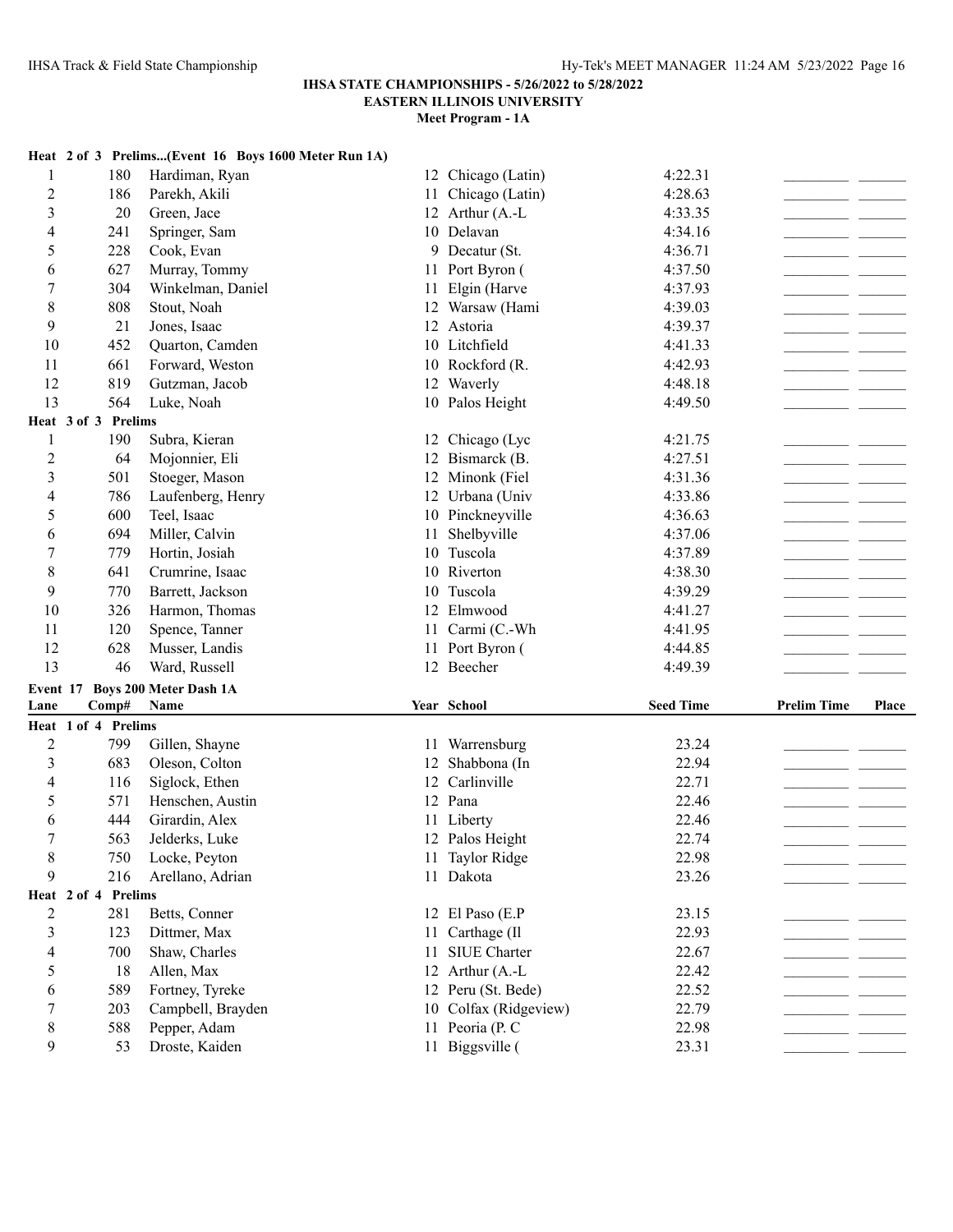1) #598 Hutchcraft, Holden 12

# **IHSA STATE CHAMPIONSHIPS - 5/26/2022 to 5/28/2022**

**EASTERN ILLINOIS UNIVERSITY**

# **Meet Program - 1A**

|                |                       |                                    | Heat 3 of 4 Prelims(Event 17 Boys 200 Meter Dash 1A) |    |                               |                                      |                    |       |
|----------------|-----------------------|------------------------------------|------------------------------------------------------|----|-------------------------------|--------------------------------------|--------------------|-------|
| $\overline{c}$ | 36                    | Ferguson, Tyron                    |                                                      |    | 12 Aurora (A. C               | 23.11                                |                    |       |
| 3              | 445                   | Sunde, Keegan                      |                                                      |    | 10 Liberty                    | 22.87                                |                    |       |
| 4              | 734                   | Wasson, Carter                     |                                                      | 11 | Steeleville                   | 22.65                                |                    |       |
| 5              | 167                   | Williams, Ryan                     |                                                      |    | 10 Chicago $(C.$              | 22.23                                |                    |       |
| 6              | 136                   | Kirby, Nathan                      |                                                      | 11 | Catlin (Salt Fork)            | 22.61                                |                    |       |
| 7              | 218                   | Foesch, Camden                     |                                                      | 12 | Dakota                        | 22.80                                |                    |       |
| 8              | 172                   | McDaniels, Dionta                  |                                                      | 11 | Chicago (Harlan)              | 22.99                                |                    |       |
| 9              | 76                    | Marlow, Elijah                     |                                                      |    | 11 Bluford (Webber)           | 23.45                                |                    |       |
|                | Heat 4 of 4 Prelims   |                                    |                                                      |    |                               |                                      |                    |       |
| $\overline{c}$ | 413                   | Brown, Austin                      |                                                      |    | 12 Johnston City              | 23.06                                |                    |       |
| 3              | 553                   | McPherson, Johnathan               |                                                      | 11 | Oblong                        | 22.82                                |                    |       |
| 4              | 199                   | Ross, Marshawn                     |                                                      | 11 | Chicago (Orr)                 | 22.62                                |                    |       |
| 5              | 416                   | Phillips, Tony                     |                                                      | 10 | Kankakee (Mc                  | 22.16                                |                    |       |
| 6              | 173                   | Boahene, Joshua                    |                                                      | 10 | Chicago (Hol                  | 22.62                                |                    |       |
| 7              | 9                     | Moschenrose, Xander                |                                                      |    | 12 Altamont                   | 22.81                                |                    |       |
| 8              | 141                   | Vasquez, Brysen                    |                                                      | 10 | Catlin (Salt Fork)            | 23.00                                |                    |       |
| 9              | 398                   | Huber, Jacob                       |                                                      |    | 11 Glen Carbon                | 23.66                                |                    |       |
|                |                       |                                    |                                                      |    |                               |                                      |                    |       |
|                |                       | Event 18 Boys 4x400 Meter Relay 1A |                                                      |    |                               |                                      |                    |       |
| Lane           | Comp#                 | Team                               |                                                      |    | <b>Relay</b>                  | <b>Seed Time</b>                     | <b>Prelim Time</b> | Place |
|                | Heat 1 of 4 Prelims   |                                    |                                                      |    |                               |                                      |                    |       |
| $\overline{c}$ |                       | Bismarck (B.-Henning-Rossvil       |                                                      |    |                               | 3:38.22                              |                    |       |
|                |                       | 1) #63 McCool, Murphy 11           | 2) #66 Tidwell, Isaiah 11                            |    | $3)$ #62 Ingram, Ayden 10     | 4) #64 Mojonnier, Eli 12             |                    |       |
| 3              |                       | Bluford (Webber)                   |                                                      |    |                               | 3:34.12                              |                    |       |
|                |                       | 1) #79 Smith, Chase 11             | 2) #78 Reed, Aidan 11                                |    | 3) #74 Hargrove, RJ 11        | 4) #73 Hamerski, Seth 12             |                    |       |
| 4              |                       | Trenton (Wesclin)                  |                                                      |    |                               | 3:32.21                              |                    |       |
|                |                       | 1) #762 Gruenke, Cole 11           | 2) #769 Weihe, Justin 12                             |    | 3) #765 Hill, Gavin 12        | 4) #761 Garsnett, Conner 12          |                    |       |
| 5              |                       | Shelbyville                        |                                                      |    |                               | 3:28.87                              |                    |       |
|                |                       | 1) #695 Smith, Gage 11             | 2) #689 Foil, Tucker 10                              |    | 3) #692 Kull, Tucker 9        | 4) #684 Beck, Breyton 12             |                    |       |
| 6              |                       | Decatur (St. Teresa)               |                                                      |    |                               | 3:29.08                              |                    |       |
|                |                       | 1) #239 Walker, Jeremy 11          | 2) #226 Brilley, Christian 11                        |    | 3) #235 Kernaghan, Cameron 11 | 4) #234 Kernaghan, Caleb 11          |                    |       |
| $\overline{7}$ |                       | Elmhurst (Timothy Christian)       |                                                      |    |                               | 3:32.98                              |                    |       |
| 8              | 1) #316 Hill, Alex 11 | St. Joseph (S.J.-Ogden)            | 2) #319 Laslo, Noah 11                               |    | 3) #317 Hoekstra, Caleb 10    | 4) #320 Lemkuil, Ethan 12<br>3:34.77 |                    |       |
|                |                       |                                    |                                                      |    |                               |                                      |                    |       |

9 Pinckneyville 3:41.32<br>1) #598 Hutchcraft, Holden 12 2) #599 Martin, Daniel 12 3) #593 Bledsoe, Dylan 12 4) #600 Teel, Isaac 10